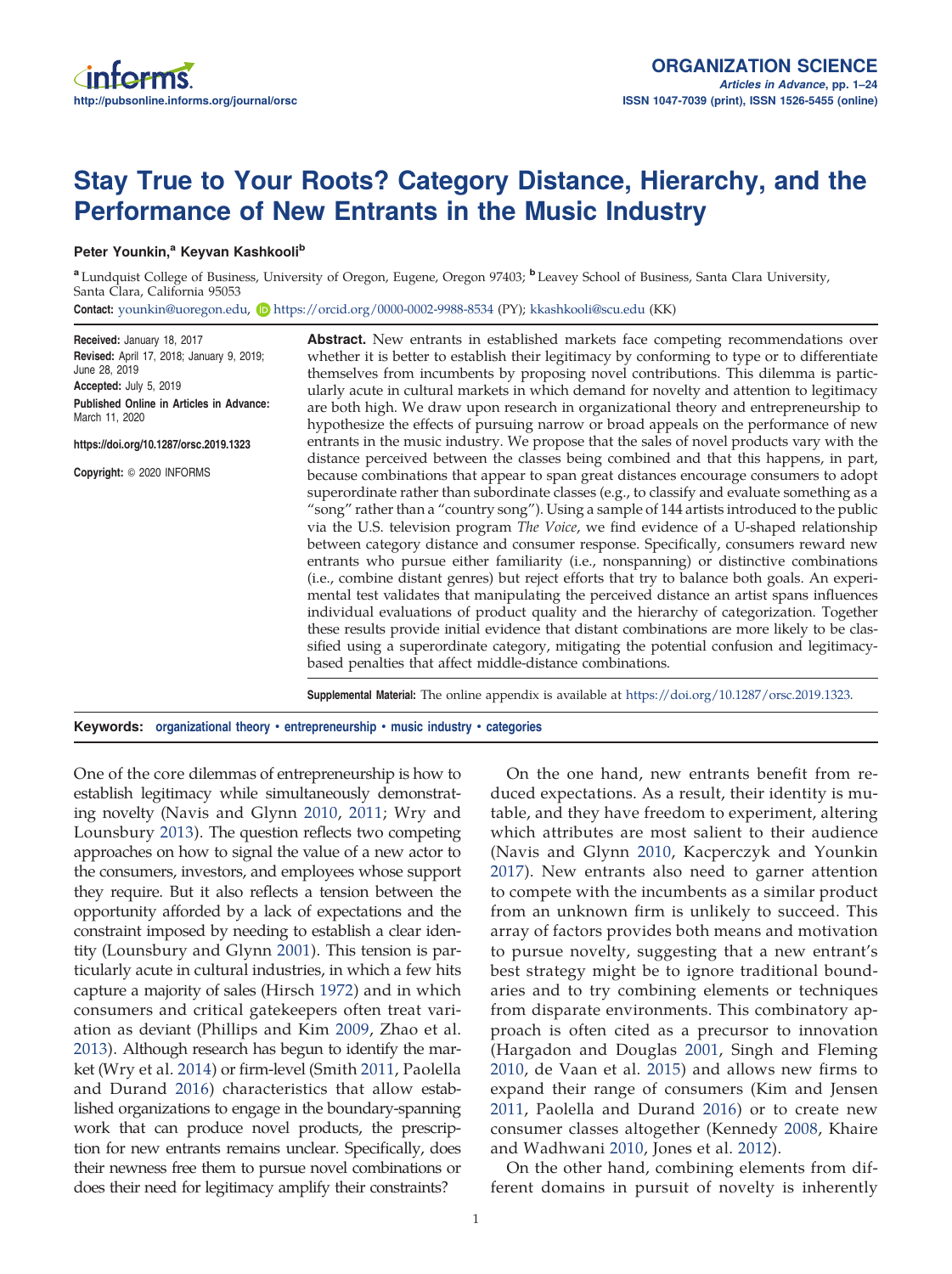risky as a robust set of research in organizational theory finds that products or ideas that do so are more difficult to produce (Leahey et al. 2017) and face a higher likelihood of rejection (Rao et al. 2003, Negro and Leung 2013, Leung and Sharkey 2014). Consumers generally find hybrid products confusing (Kennedy 2008), illegitimate (McKendrick and Hannan 2014, Hahl 2016), or otherwise less appealing (Phillips et al. 2013, Jensen and Kim 2014), causing products with a potentially broad appeal to face high rates of rejection. This problem is particularly acute for new entrants to a market who must demonstrate sufficient novelty to challenge incumbents but also must demonstrate sufficient conformity to be perceived as legitimate players in the market (Navis and Glynn 2011). This generates a puzzle for new entrants: is it better to combine elements in search of novelty or to conform to a type and attain legitimacy?

We propose that one resolution to this dilemma can be found by separating the possible combinations according to the distance consumers perceive between the classes the producer spans. This approach extends recent findings that suggest that the characteristics of a category—the dominant logic (Wry et al. 2014, Lo and Kennedy 2015), the frequency with which their ideas are shared (Rao et al. 2003, Leung 2014), the audience's preferences (Cattani et al. 2017b)—moderates their ability to be combined. To these, we contribute an understanding of how the relationship between the audiences—in our setting, consumers or fans of a particular musical genre—determines how they respond to attempts to unify them. Specifically, we introduce the concept of categorical distance—the perceived relatedness of two categories<sup>1</sup>—and demonstrate that, as producers move to solicit new fans or to incorporate elements of a new category, the consumer response to the resulting product varies in a U-shaped relation to the perceived distance separating the categories the producer combines. Given that the ability of cross-categorized products to succeed (or "break out") is a function of the willingness of one audience to accept ideas or elements associated with another, this approach reflects how intergroup perceptions of dissimilarity influences their response to combinatory products.

The resulting curvilinear relationship between the distance a producer moves—from its original location to the new category—and the consumer's response reflects the rise and fall of the oft-debated spanning penalty (Zuckerman 1999). Although organizational research helps to explain why this penalty may increase as the producer moves to borrow from or solicit more distant audiences, we draw upon recent work in social psychology (Kang and Bodenhausen 2015) and organizational theory (Bowers 2015, Smith and Chae 2017) to propose that, beyond an identifiable threshold,

the distance between two classes converts into a positive moderator of consumer receptivity by altering the selection of the reference category. Specifically, we build upon the idea that categories can be both horizontally and vertically arranged (Gaertner et al. 1993) to hypothesize that, as producers attempt to bridge more and more distant categories, consumers become more likely to place the product within a superordinate (i.e., more abstract) class. Moreover, as it is easier to meet the expectations of a broader class (e.g., it is easier to prove that a given set of notes is "music" than that it is "baroque piano music"), the use of a superordinate class can mitigate the confusion and legitimacy-based concerns that help generate spanning penalties.

To test our principal hypothesis that, for new entrants, the success of a spanning product depends upon the perceived distance separating the combined classes, we proceed with a two-stage empirical analysis. First, we use an experimental design to determine if perceived distance affects the classification and evaluation process in the manner hypothesized. Second, we use observational data to test the effect of categorical distance on the song sales of new musicians.

The experiment asked each participant to listen to one 30-second song clip by a new artist but varied the background information provided to indicate that the performer was trying to bridge genres that were different distances apart. This allowed us to isolate the influence of perceived distance on the evaluation of identical products. The results show that altering the perceived distance a producer moves affected the evaluations of a song's quality in a pattern consistent with our hypotheses. Specifically, when an individual believes that a singer attempted a distant span, they reward them by raising their estimate of the song and singer's quality and asking to learn more information about them. In addition, the experiment provides support for our proposed mechanism as respondents were more likely to classify a song using a superordinate class when the perceived distance increased.

The observational study used a sample of songs released by 144 new singers introduced to the public via the U.S. television program *The Voice*. Our results indicate that consumers did not reject all new song combinations equally; they favored songs that are genre conforming and those that result from artists moving into genres perceived as highly dissimilar from their home genre. But, in contrast to an expectation that combining similar styles is a low-risk means of reaching new audiences, we find that, when performers try to extend their audience by moving to proximate genres, the resulting song is more likely to be rejected. The two sets of results confirm that one significant factor influencing consumer's receptivity to novelty is the perceived distance separating the spanned classes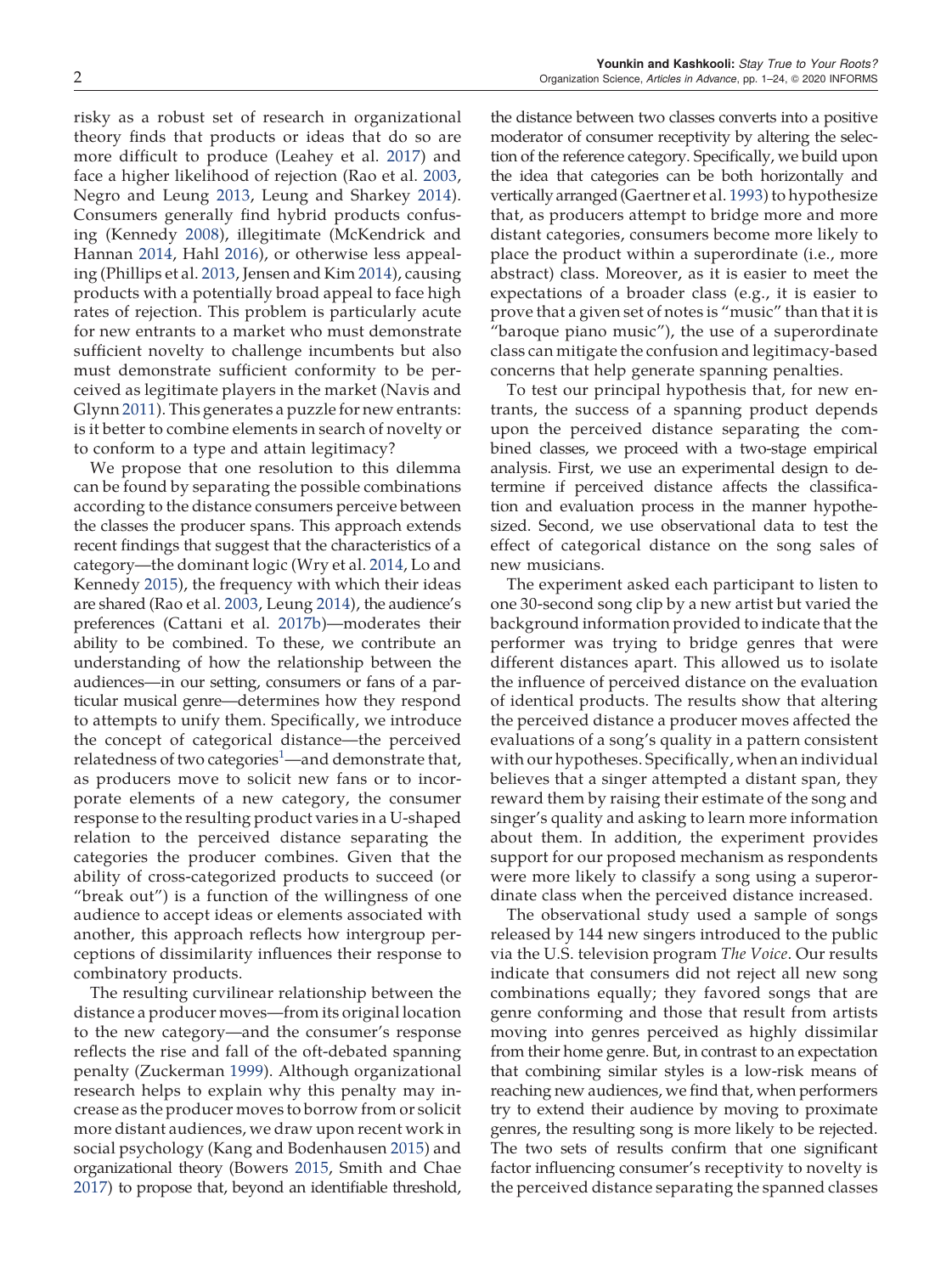and provide initial evidence of the value in considering the difference between superordinate and subordinate classes in addition to the distinctions within a given strata.

The findings help extend recent work on the legitimation of novelty (Sgourev 2013; Cattani et al. 2014, 2017a; Jensen and Kim 2014) and, specifically, the role of legitimacy in explaining the success of new entrants (Navis and Glynn 2010, 2011; Kacperczyk and Younkin 2017). In addition, the results also complement recent work on the process of classification (Bowers 2015, Smith and Chae 2017) and offer us an additional way to understand how classification may occur and one potential outcome of moving between super and subordinate classes. As explained in detail, we believe that a consideration of categorical distance may help to clarify some recent work on the conditions under which cross-categorized products evade discounting (Durand and Paolella 2013, Glynn and Navis 2013, Kennedy and Fiss 2013, Sgourev and Althuizen 2014).

# Theory and Hypotheses New Entrants and the Pursuit of Novelty

New entrants face a conundrum when considering the introduction of their first products. They can conform to type in an effort to gain legitimacy, or they can pursue varying degrees of distinctiveness (Navis and Glynn 2011). Research from across a variety of fields demonstrates the advantage of differentiation. Teams develop more original ideas and better performing ones when they include a mixture of familiar and unfamiliar partners (Uzzi and Spiro 2005, de Vaan et al. 2015). Product innovations occur when ideas are carried from one domain to another (Hargadon and Douglas 2001). Scientific discoveries are more likely to occur when researchers in one field incorporate insights from other disciplines (Uzzi et al. 2013). Even songs are more likely to become commercial hits when they largely adhere to conventional attributes but also introduce a few new sonic elements (Peterson 1997, Askin and Mauskapf 2017). Although these studies vary from analysis of a group to an individual to a product, they share a similar general conclusion that "hits" result from incorporating elements or ideas from across classes.

Given that new entrants face intense competition for attention and a brief window in which to act (Stinchcombe 1965), the value in pursuing novel combinations with a potentially broader appeal may be particularly high. Although incorporating elements from across domains can help with the ideation stage, generating potential new use cases (Hargadon and Sutton 1997) or new markets (Kennedy 2008), it also allows the producer to potentially appeal to a broader set of consumers (Jensen and Kim 2014). This is particularly

important in the cultural industries in which sales are a function of the number of distinct audiences captured and a hit product is described as having crossed-over (Rossman 2012). For example, when a Broadway play incorporates hip-hop into a historical story, the producers hope that the ability to appeal to distinct and diverse groups (i.e., hip-hop fans, history buffs, and theatergoers) broadens the appeal, just as music executives rejoice when a singer transcends the singer's genre and appears on radio stations across the dial. Although the language is specific to each industry, the core notion that the financial value of a product is correlated with its ability to attract a diverse set of consumers exists in industries as diverse as fashion and video games. It would, therefore, seem that the best option for new entrants is to pursue the high-variance potential of a product that speaks to a variety of different types of consumers.

At the same time, the promise of a product with broad appeal may also sow the seeds of the producer's demise. The crucial assumption of these claims is that otherwise distinct sets of consumers are receptive to products that contain foreign elements. For example, that a rap fan will go to Broadway and that a musical fan will listen to rap. Successfully broadening the appeal requires consumers to accept that a product is not diminished by borrowing features from other domains. Although there is some evidence of conditions under which this may occur (Paolella and Durand 2016), the bulk of empirical evidence finds that consumers penalize producers that borrow techniques (Negro and Leung 2013), material (Jensen and Kim 2014), or ideas (Hahl 2016) from adjacent domains, treating their products as either confusing or illegitimate (Kim and Jensen 2011).

The value of both clarity and legitimacy are particularly strong in cultural markets, in which support from the core fans is critical to success (Salganik et al. 2006, Lena 2012), and in entrepreneurship, in which they function as important signals of quality. For example, Navis and Glynn (2010) argue that competing satellite radio companies had to collectively highlight their similarity to a known commodity, terrestrial radio, before any single firm was seen as viable by consumers and investors. This parallels studies on the rise of craft breweries (Verhaal et al. 2017), record labels (Kacperczyk and Younkin 2017), and new art genres (Khaire and Wadhwani 2010) in arguing that differentiation only offers producers an advantage if they also establish their legitimacy. These findings may help to explain why analyses of entrepreneurial organizations find greater conformity to type (Aldrich and Martinez 2015) than might be expected of outsiders seeking to disrupt the status quo.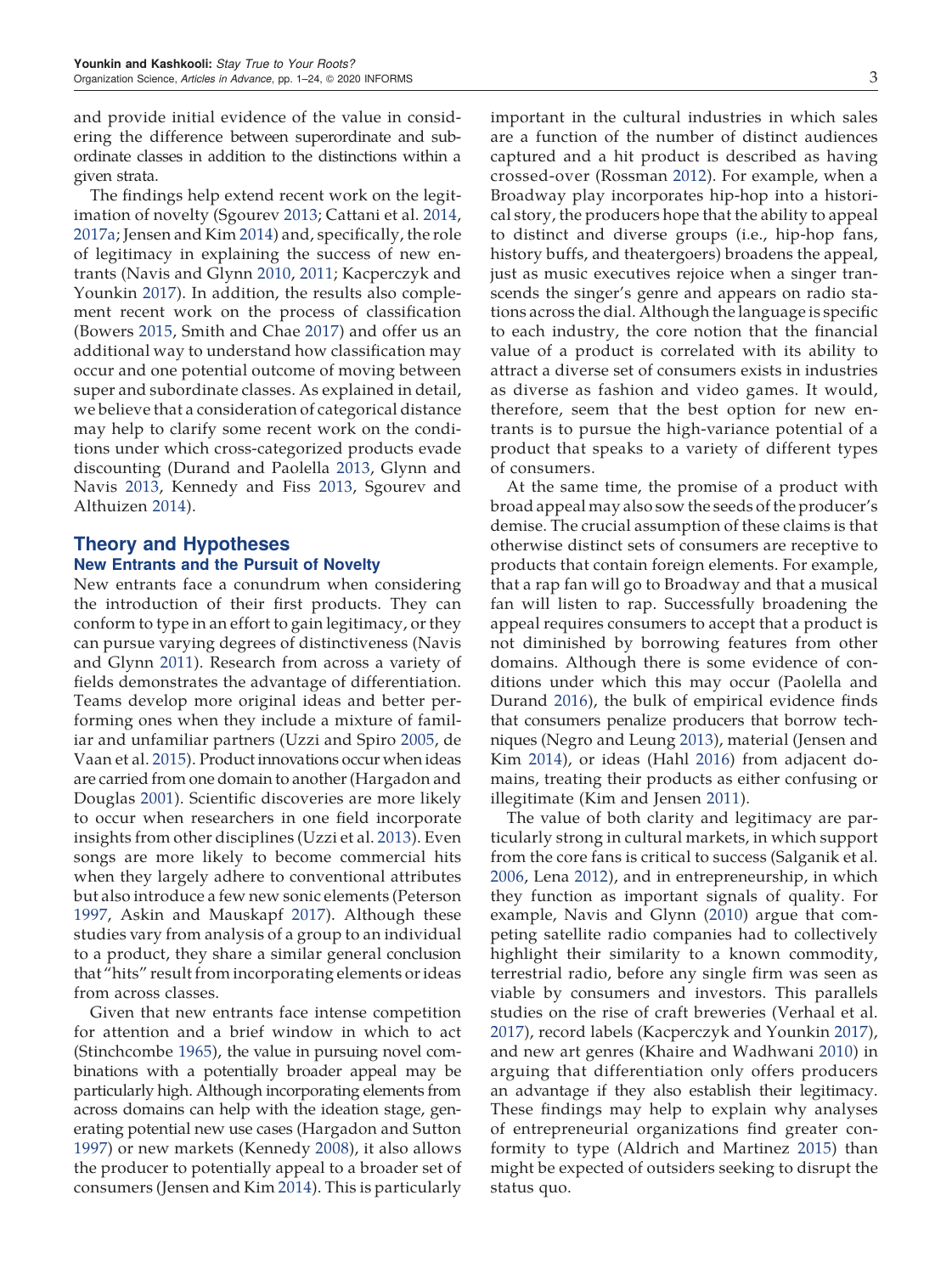The paradox that those who are best positioned to generate new ideas (i.e., outsiders or new entrants) are often, precisely because of their position, least able to enact them has led others to ask how organizations ever legitimate novel products (Hardy and Maguire 2008, Cattani et al. 2017a). Their answer, in broad terms, suggests three distinct paths to legitimation. First, extending Weber's (1964) theory of charismatic authority there is evidence that legitimacy can result from singular individual ability. Most frequently, this is observed through status differentials in which audiences are more tolerant of novelty when it is introduced by a person with high status than they are when it comes from someone else (Phillips and Zuckerman 2001, Rao et al. 2003, Sgourev and Althuizen 2014), but it may also reflect innate differences in talent or charisma. Irrespective of the particular quality that provides the advantage, this research suggests that legitimation depends as much upon the attributes of the producer as it does on the attributes of the product. Institutional theorists favor a second mechanism, emphasizing the role of environmental change (i.e., exogenous shocks) in creating fissures in the status quo and thereby generating openings for new entrants and tolerance for new ideas (Tolbert and Zucker 1983, Fligstein 1996). Support for novelty is, therefore, temporal, and new entrants are wise to pursue novelty in the aftermath of a shock but not during periods of greater institutional stability (Tolbert et al. 2011). Finally, meso-level accounts describe variation between audiences as the primary determinant of whether a novel idea is also perceived as legitimate. Building upon research on audience heterogeneity (Pontikes 2012), this approach emphasizes that audiences both control resources (Cattani et al. 2014) and vary in their interest in novelty (Ertug et al. 2016); therefore, the acceptance of a novel idea is liable to depend heavily upon the a priori values of their audience. For example, Anand and Watson (2004) document how changes in the composition of the Grammy voters across time enabled the legitimation of previously heterodox musical genres, such as rap or rock. Similarly, Sgourev (2013) shows how changes in audience-level preferences facilitated the rise of new art forms.

Although these paths are useful for incumbent organizations that can await an environmental change or afford to test the receptivity of a given audience, they offer less prescriptive advice to new entrants who must simply hope that a shock occurs, markets are amenable, or the founders possess sufficient charisma. Further, these theories suggest we would find minimal within-firm variation, and yet producers often follow up a hit with a "bust" in a relatively short period of time. To address these limitations, we build upon recent work that has considered the strategic choices an organization can make to enhance a product's reception (Jensen 2010, Kim and Jensen 2011, Jones et al. 2012, Cattani et al. 2017a) and propose that one underexamined source of variation comes in the perceived distance separating the categories the producer seeks to combine. In essence, we extend this research on audience-specific factors to show how it is not merely the audience's interest in novelty but also the perceived distance separating the classes that helps to explain legitimation.

#### Categorical Distance and Hierarchical Classification

We begin with the claim that some combinations are hailed as breakthroughs although others are quickly forgotten not simply because innovation is risky, but because some combinations generate claims of illegitimacy but are unlikely to be seen as novel or interesting. For example, a rock musician covering a rap song may receive less criticism and the resulting product be seen as more original than the same musician releasing a Christmas album. In both cases, the artist moved into a new genre of music, potentially acquiring more fans and increasing the odds of a breakout hit, but the acts are unlikely to be treated as similarly novel by either their core or new consumers. This approach emphasizes the perceptual rather than technical barriers and is, therefore, a particularly useful extension of work that grounds a discount to collaborations in the audience's perception (Navis and Glynn 2011, Hsu et al. 2012, Wry and Lounsbury 2013, Jensen and Kim 2014, Leung 2014, Leung and Sharkey 2014, Wry et al. 2014).

To establish a theory for when combinations elicit penalties, we first conceive of categories (musical genres in our setting) as arrayed in space with some being proximate and others more distant. The distance between these categories is a subjective measure reflecting how similar the members of a given class perceive another class as being. Distant categories are perceived as sharing few elements, speaking to unrelated audiences, or emphasizing different characteristics. In addition, the distance between two categories can be asymmetric. For example, fans of graphic novels may see themselves as readers akin to fans of serious literature and, therefore, distant from the people who read comic books, and fiction readers see that both graphic novels and comics include drawings and, therefore, perceive them as virtually identical and yet significantly different from the audience for "real" books. Although each audience bases their assessment in some objective criteria, the resulting perception is largely subjective and yet no less influential.

Once we know the relative position of the categories, we can now calculate the distance a given producer moves when introducing a combinatory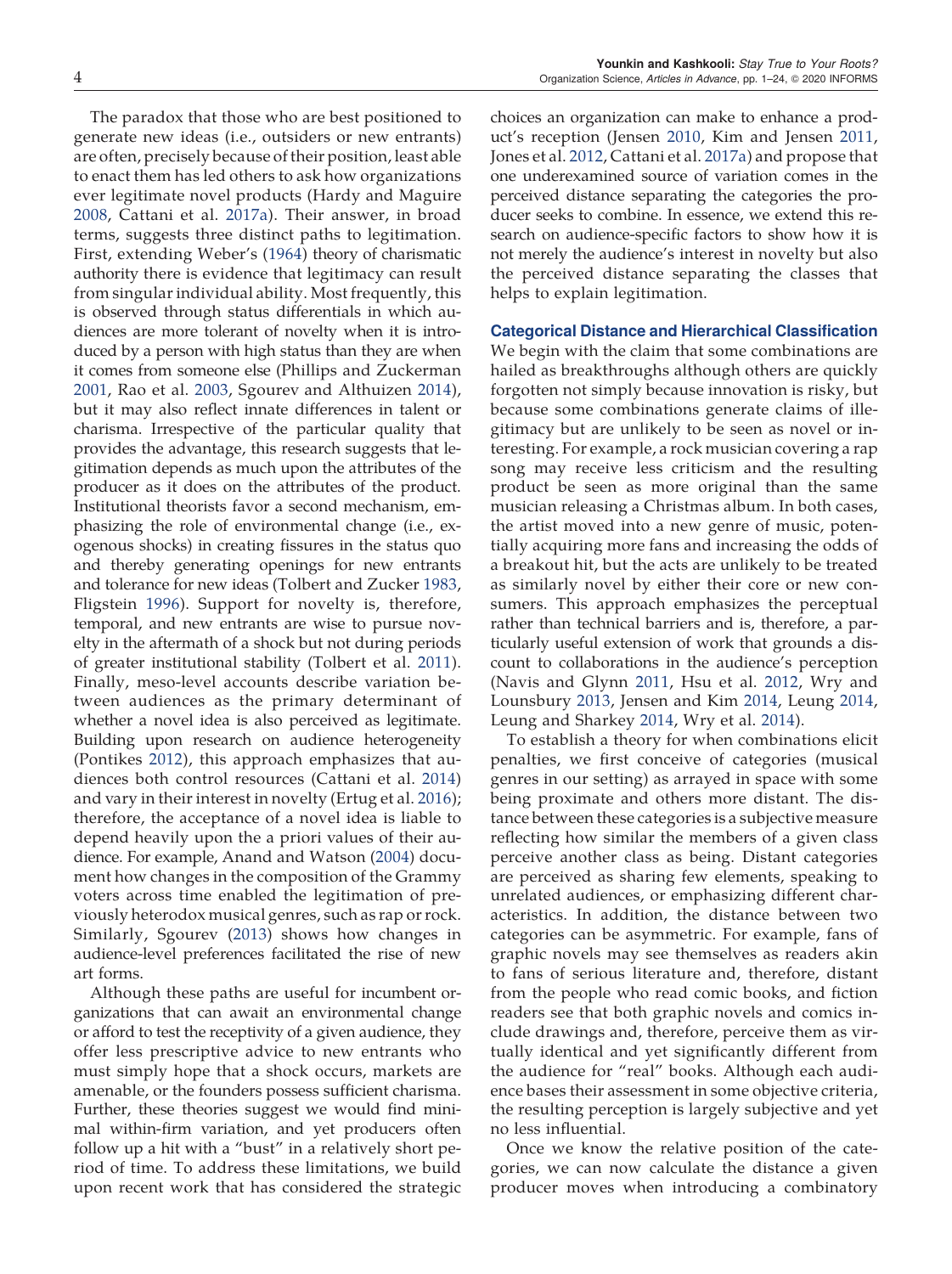product. It is this distance "traveled" or the space between where they begin and the classes from which they borrow that we hypothesize moderate the reception of the resulting product. An analogy may help to clarify the construct: we might imagine categories arrayed like islands in the sea and producers at work building a bridge between two islands as they borrow ideas or try to broaden their appeal. Our hypotheses focus upon how the length of that bridge affects the likelihood that their product succeeds. By extension, how organizations or individuals fit within a category helps to identify their location on a given island (e.g., are they building a bridge from the middle or starting at the water's edge) and gives a more precise measure of how far they need to "move" to solicit or borrow from the new class. In summary, we are proposing that classes are arrayed at varying distances from each other and then derive hypotheses for how consumers respond as producers form bridges of varying lengths.

The concept of categorical distance we describe builds upon recent work showing how actors blend, bridge, or expand categorical boundaries successfully (Rao et al. 2003, Durand and Paolella 2013) or catalyze the emergence of new categories entirely (Kennedy 2008, Kennedy and Fiss 2013) to argue that the perceived relationship between two categories is one additional factor influencing how their combination is received. For instance, categorical distance is liable to influence the classification process that precedes and informs— evaluation. Recent work in organizational theory on referent-selection (Smith and Chae 2017) and classification (Bowers 2015) emphasizes that audiences follow a process in which they encounter objects or organizations, identify the relevant traits, place them into a group or category, and *then* use this classification to inform their assessments. Moreover, this initial classification can be influenced by individual preferences (Cattani et al. 2014), organizational features (Smith and Chae 2017), or even by attendant information (Saperstein and Penner 2012), allowing people to assign a single object to a variety of classes (Pachet and Cazaly 2000, Hsu 2006, Cattani et al. 2017b) and reach a correspondingly broad array of evaluations.

Combinatory products, by incorporating ideas or elements from a variety of classes, pose a known challenge to classification. Prior work has generally focused upon how evidence of cross-categorization (i.e., fitness in multiple classes) generates confusion and uncertainty (Zuckerman 1999) or questions about legitimacy (Negro and Leung 2013) that reflect an inability to easily classify. However, recent work in psychology suggests the existence of an alternative method for resolving the tensions that result from multiple potential classifications. Studies of recategorization

(Dovidio et al. 1997) or the process by which people change the classification of a given object find that people can resolve contentious categorizations through the use of "inclusive superordinate categories" (Kang and Bodenhausen 2015, p. 554). For example, by redefining a "female colleague" as simply a "colleague" (Zhu et al. 2014).

We borrow this central insight that people can shift not just "horizontally" between classes, but also "vertically" between levels of abstraction to propose that one way in which distance might affect reception is by influencing the *level* of classification of an object. Following Dovidio et al. (1997), we begin with the understanding that classification involves matching recognizable elements to the parameters of a known category. For example, if I see children on a sports field, I might begin by saying they're playing a "game." As I notice them kicking a ball, I might refine my classification to "soccer." The more attributes I identify and match, the more precisely I can classify the object. This process can continue until we reach a point at which we can no longer place the recognized signals within an available class, either because we lack deeper knowledge of the class or because the elements themselves do not seem to fit any classes we do know.

This also suggests two paths by which a consumer might select a more abstract or superordinate class in place of a more specific one: first and most obviously when the consumer lacks an understanding of the potential subordinate classes. For instance, someone unfamiliar with soccer might be able to identify that the children are using a ball and their feet but not match these to any schema beyond "game." Second and most relevant to the case at hand is when consumers cannot reconcile the features they recognize with the parameters of a single class. In this latter case, we propose that how people classify the object under scrutiny is, in part, motivated by the perceived distance between the classes they are trying to reconcile. We predict that, when an object incorporates elements from distinct but proximate classes, the consumer experiences tension over whether the object belongs more to one or the other. But, if the product contains elements from perceptually distant classes, the consumers' inability to reconcile these elements motivate them to adopt a superordinate class. To continue this example, if I now notice that the children's game is played on sand and involves a net, I might struggle to identify it as some form of soccer– beach volleyball hybrid that is neither truly volleyball nor truly soccer.<sup>2</sup> However if, instead of a net, I noticed that the players are holding brooms and periodically sweeping while they played, it would be difficult to refer to this cleaning activity as a variant of soccer and more likely that the inclusion of these new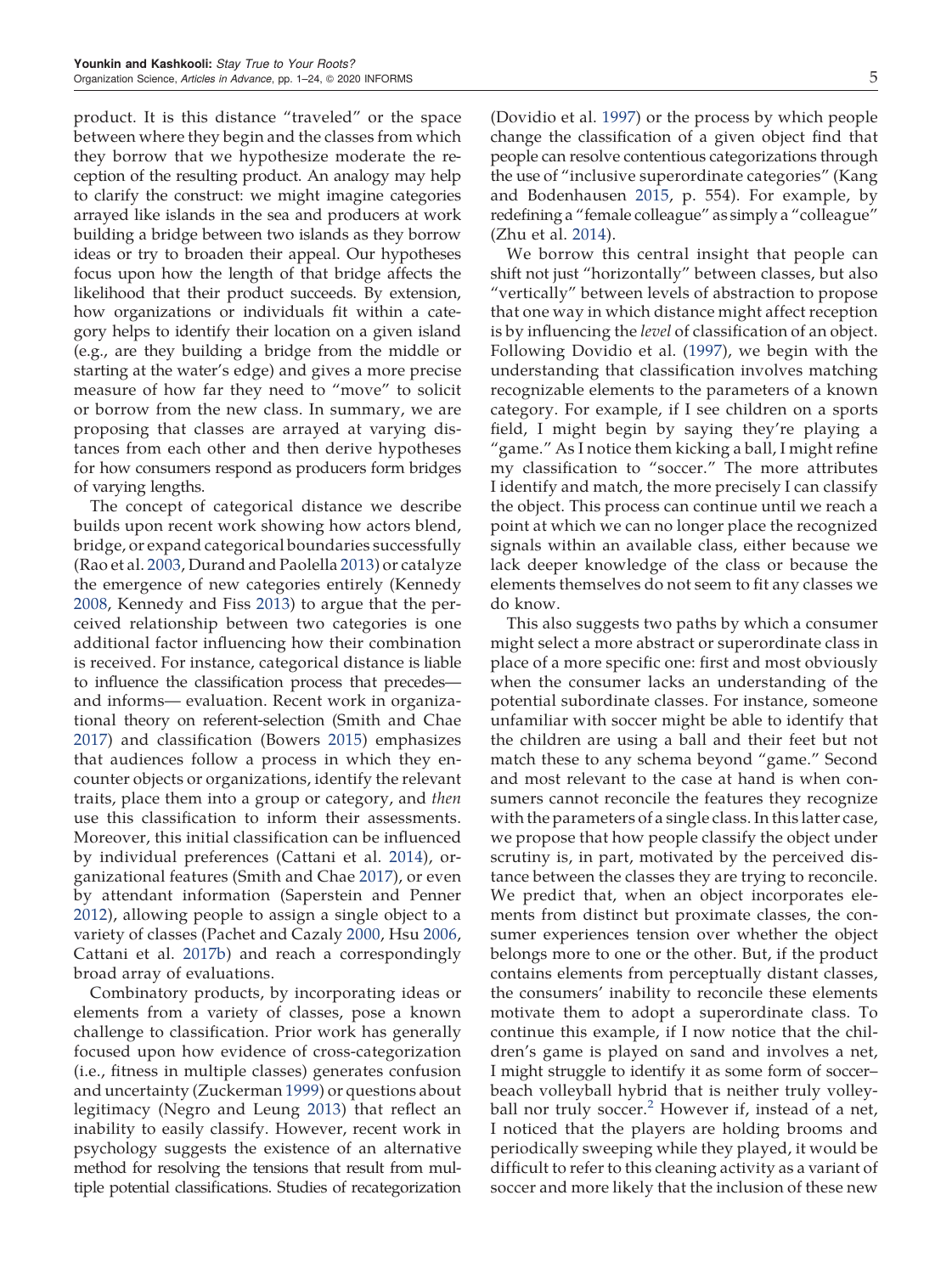elements would lead me to revert back to the superordinate class "game."

This latter case is particularly instructive for producers of spanning products as it suggests that the inclusion of more unfamiliar or perceptually distant elements could, effectively, stop the classification process at a more abstract level. By introducing elements, even ones from recognizable classes, that are so distant they do not create tension but only unfamiliarity, the producers increase the likelihood that their consumers classify the product and thereby evaluate it using a superordinate category. By contrast, when a producer tries to incorporate elements from an adjacent category, it is more likely that consumers wrestle with the proper classification and that this tension negatively affects their evaluation of the product. To bring this to the context under study, we would, therefore, predict that when musicians incorporate elements of Indonesian gamelan drumming into a country song, they are less likely to have audiences debating whether the new song is more Indonesian than country and more likely to refer to the resulting product as simply "music."

In summary, combining starkly different classes renders fine-grained distinctions less relevant and increases the likelihood that people adopt a superordinate class to resolve their uncertainty. By contrast, when a product combines classes at less extreme distances, people are more likely to try and reconcile fit between the competing categories, leading to the penalties described. As a result, we propose that one way in which categorical distance affects consumer receptivity is by influencing the likelihood a person categorizes the product using a more abstract class.

Hypothesis 1. *As the categorical distance between the spanned classes increases, people are more likely to classify the product using a superordinate category*.

#### The Effect of Distance on Performance

As classification is a precursor to evaluation (Bowers 2015), if distance helps explain the classification of spanning products, it follows that it may also influence their performance. Therefore, to consider how the distance a producer moves might affect a consumer's receptivity, we begin with the simplest case: an artist who remains "home." There is a long tradition of work extolling the virtue of sole membership or remaining within a single category as it increases the comprehensibility of products (Zuckerman 2000) and helps the producer procure valued legitimacy (Frake 2017). Therefore, producers who opts to remain home facilitate the classification of their product and are more likely to be assessed by their consumers according to known criteria.

The trouble arises as these producers seek to capture some of the potential gains promised by adopting elements from adjacent fields or by soliciting new audiences. Although there is some evidence that minor deviations—or what we might call short-distance moves—offer a balance of cost and benefit (Leung 2014), these benefits appear to erode quickly. As a result, as new entrants try to combine more distant audiences the odds that either set of consumers accepts the resulting product declines (Jensen and Kim 2014). Evidence across a range of industries and sectors consistently finds that these efforts to bridge distinct consumer groups (Kim and Jensen 2011), market categories (Leung and Sharkey 2014), or genres (Hsu et al. 2009) reduce perceived value. Critical to our theory, these penalties arise even when the combination is merely suggested (Negro and Leung 2013), indicating that the discount is not entirely reflective of the technical challenge inherent in combining two fields. Instead, the finding holds that efforts to pursue novelty or extend an audience by bridging two distinct classes of consumers or product categories generally generates confusion (Rosa et al. 1999) and avoidance (Hsu et al. 2009, Kim and Jensen 2011). Further, authors have theorized that the penalty may vary in strength with the fragmentation (Sgourev 2013) or dispersion (Jensen and Kim 2014) of the audience, suggesting a potential relationship between the degree of separation and the likelihood of rejection. One implication of these findings is that, as the distance between categories increases (e.g., artists moving into more distant genres), the likelihood of a confusion or illegitimacy-based penalty also increases.

Absent any other factors, this would seem to predict a negative linear relationship between categorical distance and consumer response. However, there is some evidence that consumers may tolerate the combination of extremely dissimilar classes, indicating the existence of a potential threshold beyond which spanning ceases to engender audience hostility. For example, it has been suggested that extreme breadth can function to signal novelty and help candidates demonstrate their distinctiveness (Durand and Paolella 2013, Paolella and Durand 2016) and even produce a counterbalancing form of legitimacy (Carroll and Wheaton 2009). Consistent with this claim, Hsu et al. (2012) found that, when films combine genres in innovative ways, consumers becomes less resistant and sales increase. Additionally, if penalties derive in part from audience opposition (Ertug et al. 2016)—the notion that some classes do not want to be coassociated—then this should dissipate if the consumer groups are so distinct that their boundaries remain intact. For example, opera critics may need to prove they are distinct from a typical opera fan and,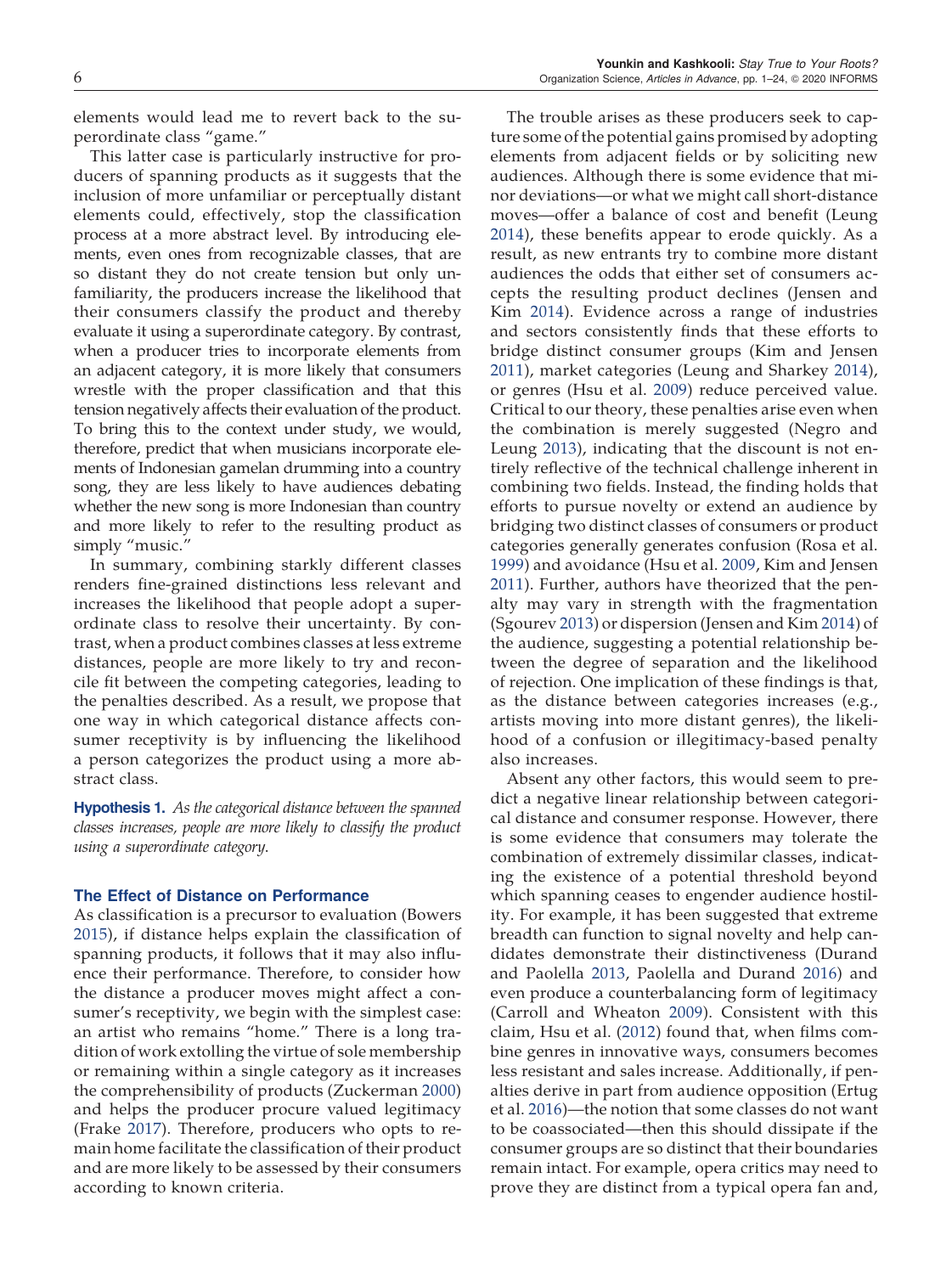therefore, favor the operas that a season-ticket holder disparages (Kim and Jensen 2011). But those same critics face little risk of being confused with fans of rock music and, therefore, may respond enthusiastically to the production of a "rock opera."

Most directly, the relationship between distance and classification level developed in the first hypothesis that distant combinations evoke superordinate categorizations—offers a possible mechanism for the moderation of a spanning penalty. Although the adoption of a superordinate class in place of a subordinate one does not automatically increase evaluations (i.e., a given person may prefer "Japanese" over "Asian" food), it can positively affect consumer evaluations of cross-categorized products in a number of important ways. Most obviously, it adjusts the referent so that the evaluation is based on a comparison with a general, rather than a specific, alter. In our setting, respondents might try to determine whether they heard a good *song* rather than a good *country song*. This benefits cross-categorized products by reducing penalties attached to concerns about lack of "fit." Relatedly, because categories are influential in defining the "acceptable" organizational practices (Jensen and Kim 2014), a broader classification offers producers greater latitude in what they can offer without appearing illegitimate. To continue our example, although the inclusion of Indonesian instruments may strike a country aficionado as disqualifying, no one would dispute that the result is still a "song." Because the initial classification is so fundamental to the process by which we evaluate (Bowers 2015), the adoption of a more general class is, therefore, liable to reduce illegitimacy-based penalties, in particular for the "loyalists" (Kim and Jensen 2011), who are wary of accepting a compromised product. It, therefore, follows that people aremore likely to accept a boundaryspanning product if they use a broad classification than if they use a subordinate class. As a result, audiences should be both more willing to engage and less likely to discount products that span highly dissimilar classes. Collectively, these findings suggest that the confusion and aversion driving a consumer's negative responses to spanning may attenuate at extreme distances.

These two sets of factors—an initial spanning penalty and the later emergence of superordinate classification—imply the existence of a dynamic relationship between categorical distance and product performance. Although a null hypothesis would hold that consumer responses do not vary with categorical distance, we draw upon the preceding research to predict that consumers become more negative as producers span more distant classes to generate their product but also that this penalty diminishes as they

combine extremely distant classes and audiences become more likely to invoke superordinate categories. In short, we propose a U-shaped pattern in which consumers become less and then more receptive as the categorical distance increases.

Hypothesis 2. *The relationship between categorical distance and the performance of new entrants varies in a U-shaped pattern.*

# New Entrants and the Music Industry

The music industry offers an ideal setting for the estimation of our hypotheses. It is a multibilliondollar industry, employing tens of thousands of people, and represents precisely the types of cultural producers whose significance increases in the United States as manufacturing jobs continue to disappear. Further, the use of defined categories to divide organizational activities, job functions, and consumption have made the music industry a frequent setting for the study of organizational processes (Anand and Peterson 2000, Anand and Watson 2004) and, in particular, the relationship between organizations and submarket categories (Hirsch 1975, Roy 2002, Glynn and Lounsbury 2005, Phillips and Kim 2009, Roy and Dowd 2010). Specifically, the prominent role of music genres in organizing both consumer and firm behavior is central to our selection of the setting and merits some explanation. Despite recent concern that cultural boundaries are eroding, music genres continue to function as a primary organizing principle for firms, distribution channels, and products (Negus 1999) as evidenced by the fact that labels, periodicals, radio stations, and even critics adopt genrespecific positions. Critically, these broad classes capture how the artists and songs are identified and presented by the recording industry, described in the press, and organized for sale.

These boundaries are particularly relevant for emerging artists who lack any prior reputation on which to trade and are, therefore, trained (Negus 1999) to work within established genre conventions to attract an audience and increase sales. Both external analysts and industry executives rely on these same genre classifications to assess band, label, and corporate performance and to guide business decisions (Peterson 1997, Lena and Peterson 2008). As a result, Becker (1982) notes that, although artists may protest and claim to be unconfined by genres, their acts are bound by the expectations of other performers, consumers, critics, and other audiences. These dynamics in the music industry are consistent with findings across the cultural industries. For example, Bielby and Bielby (1994) describe how television stations use genre assignations to determine which new shows to broadcast, and Zuckerman et al. (2003)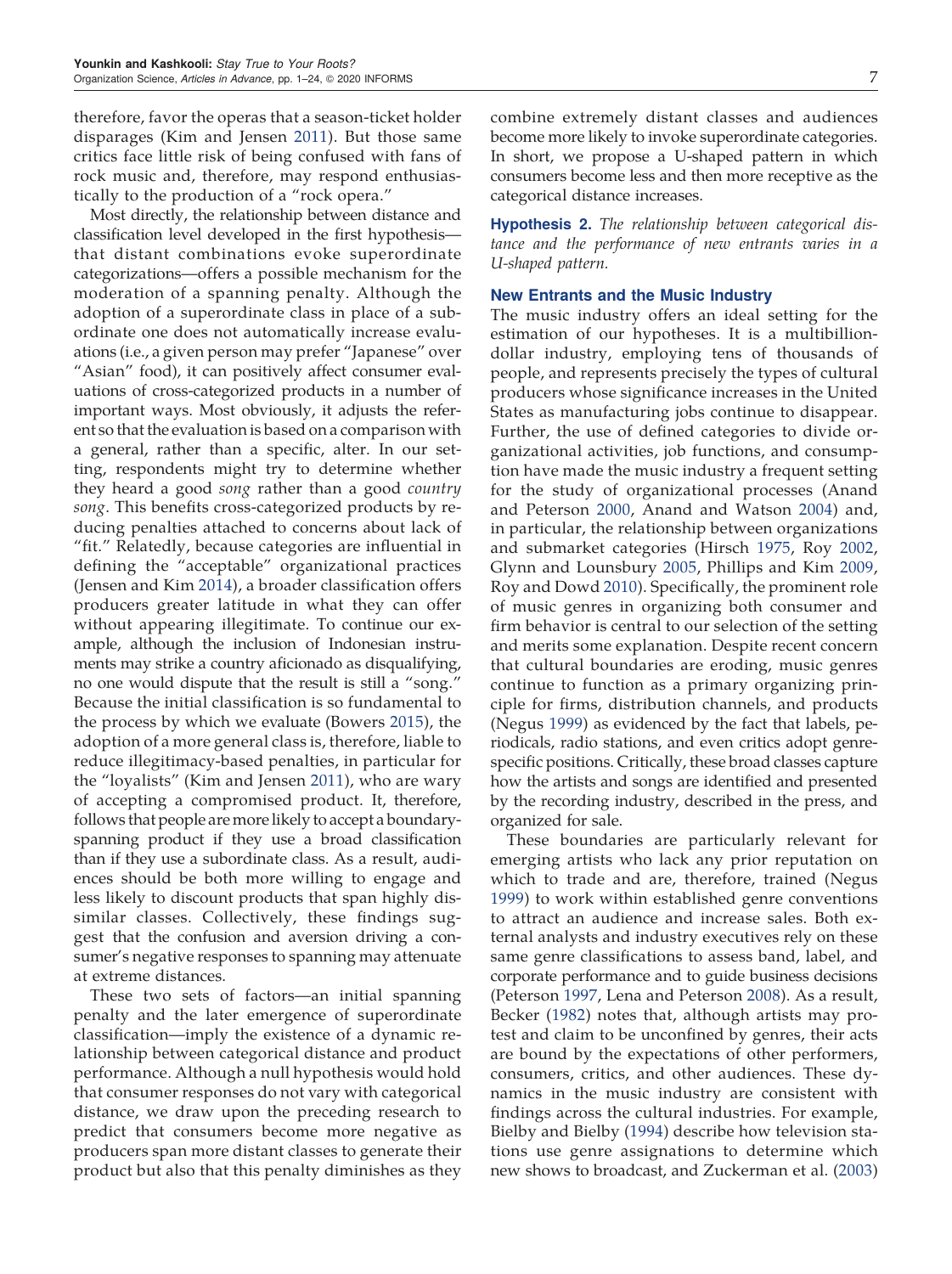describe how talent agents identify new actors using commercial genre classes.

Given the centrality of these genres to organize artists and orient the audience, it provides an ideal setting to test the trade-off new entrants face between establishing their legitimacy and pursuing novel offerings. In the music industry, new entrants must choose a genre designation before they even begin production (i.e., in order to secure the resources necessary to record) as their genre designation helps to determine their budget, their partners (e.g., producers, writers, session musicians, etc.), even the city in which they might record. In addition, their genre drives many of the most significant aspects of the postproduction process from where they are marketed (e.g., which stations or disk jockeys play them) to how a consumer locates them within a store or online. Remaining within a single genre allows for greater consistency across this process and helps reinforce the legitimacy of the artist within that space. At the same time, a new entrant must find a way to garner consumer attention amid the cacophony of new offerings. One way to do this is to branch outside the confines of their home genre and to incorporate ideas, elements, even whole songs from other classes of music. Creating a product that spans across genres offers multiple potential rewards—that chance to appeal to a broader consumer base and to achieve musical novelty among them—but it also threatens to undermine the strength of their initial genre designation and to introduce the spanning-based penalties described.

This pursuit of novelty presents a unique way to understand the constraints and opportunities inherent in the classification systems that dominate an industry. The type of genre spanning done by music artists is analogous to what might happen when an actor tries to branch from comedy to drama, a wine producer moves from selling raspberry wine to pinot noir, a writer moves from children's books about wizards to serious fiction, or a physicist tries to publish articles in a medical journal. In each case, the decision to move between widely understood schemas elicits reactions that, we argue, depend less on the act of moving than they do upon the perception of the distance between the schema. At the same time, as we spell out, the setting establishes important boundaries on our findings as there are bound to be significant differences between how consumers respond to new performers in the creative industries and, for instance, how a prospective employee evaluates a new venture that spans two industries.

# Study 1: Categorical Distance, Classification, and Quality

Our first hypothesis proposes that, as the categorical distance producers appear to span increases (i.e., the relatedness of the categories they combine decreases) respondents become more likely to classify the resulting product with a superordinate category. Our second hypothesis predicts that this shift in categorization mitigates an expected spanning penalty, producing a Ushaped relationship between categorical distance and consumer interest. To test these hypotheses, we proceeded with a two-stage design that involved both experimental and observational data. The virtue of complementing an observational study with an experiment is that it allows us to examine both the individual-level reception to spanning different distances and the commercial consequences of spanning for a given artist. Studied independently, it would be impossible to separate the influence of spanning from either the skill required to span or from audience inertia. A decline in sales alone might indicate that consumers are indifferent to spanning but that artists have trouble moving from classical to rap effectively. Alternately, steady sales might occur despite a dislike of spanning if consumers elect to support their preferred artists even when they err. By conducting both an experimental and multivariate study, we are able to isolate the effect of perceiving a span and to test one possible mechanism behind this effect while also controlling for artist and product-level differences.

# Subject Recruitment

In January 2018, we conducted an online experiment in which we recruited 700 online respondents through Amazon's mechanical turk (mTurk) platform to "evaluate songs by new musicians." Respondents were instructed that they would listen to one 30-second song clip by a new artist and then answer a few questions. They were told the task would take approximately 5 minutes and were paid \$0.50 irrespective of whether they completed the task or not. We only accepted U.S.-based respondents with 500+ prior hits and a 95%+ approval rating and did not allow people from the same Internet Protocol address to complete the task a second time. Respondents who tried to repeat the task, failed the attention check, finished too quickly (<2 minutes), or reported any problems with the survey were not included in the analyses. As a result, a total of 549 respondents were used in the principal analysis. $3$  These respondents self-reported as male (53%) with a mean age of 37, with at least some college education (49%), and stated their music habits as "daily" (71%). Respondent characteristics for each condition are presented in Table 1.

#### Experimental Design

To test the effect of perceived distance on musical interest, we adopted a between-subjects design comparing the effect of three treatment conditions on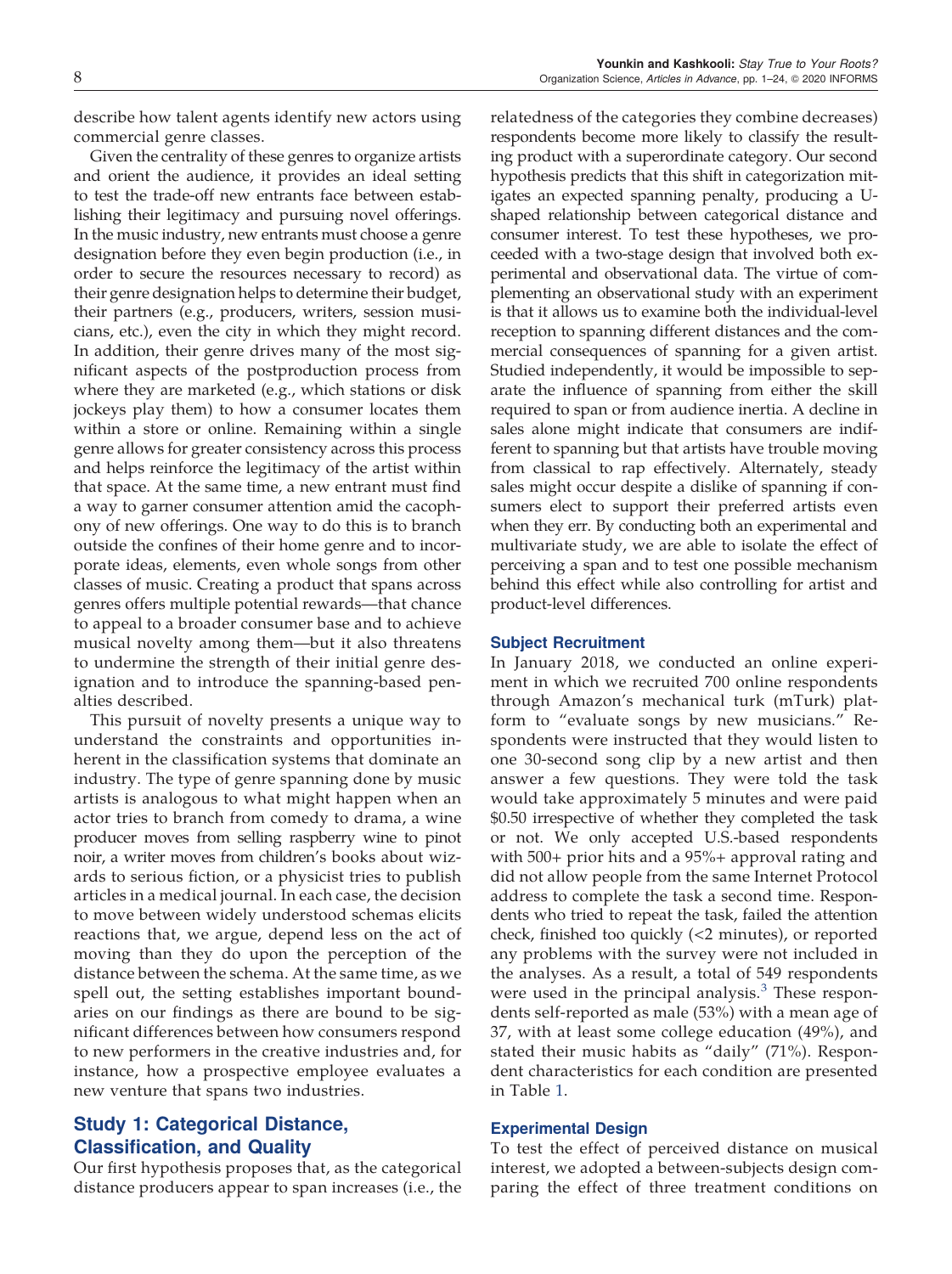**Table 1.** Respondent Characteristics by Condition

| Respondents               | Control | Close | Moderate | Distant |
|---------------------------|---------|-------|----------|---------|
| Listens to music daily, % | 61      | 75    | 73       | 70      |
| Male, %                   | 46      | 49    | 53       | 60      |
| Age, years                | 38.2    | 36.8  | 37.3     | 36.6    |
| Some college, %           | 55      | 48    | 50       | 46      |
| Respondents               | 100     | 166   | 140      | 145     |

respondent classification and evaluation of an unknown song. Specifically, after consenting to participate in the project, the respondents were randomly assigned to one of four possible conditions (*control*, *close, moderate, distant)* and one of five songs.<sup>4</sup> Respondents in the latter three conditions were then shown a prime that corresponded to their specific song; for example, respondents listening to the rock song saw "The clip you will hear is from an artist that was initially signed as a [pop/folk/classical] musician [and/but then] decided to record this rock song." The genres were chosen based on responses from a survey on perceived distance in which respondents were asked to rank the relatedness of nine genres relative to a focal genre (described in detail in the second study). From these results, we selected as the *close* genre the one ranked first by respondents, the *moderate* was ranked fourth, and the *distant* ninth. Respondents were required to listen to the clip at least once before progressing. They were then asked to evaluate the quality of the song (seven-point scale), whether they would like to know the name of the musician, and whether they would like to hear a full version of the song. Next, respondents were asked how they would categorize the song they heard with choices ranging from the abstract (e.g., "sound") to the highly specific (e.g., "conscious rap"). Then respondents were asked to assess the authenticity of the performer using a modified set of five questions borrowed from prior research on authenticity and experiments (Lehman et al. 2018). Finally, respondents were asked an attention check: "The song you heard features a male/female singer," a manipulation check ("Please rank the following genres in terms of how similar they are to [the genre of their song]"), and a few questions regarding their interest in music.

# Test of Distance and Superordinate Classification (Hypothesis 1)

The first hypothesis proposed that, when respondents perceive a product as spanning two cognitively distant categories, they resolve this by invoking a superordinate class—in other words, that they cease to consider the song as "country rock" and instead think of it solely as "country" or as "music." To test this, we asked respondents how they would describe the song they just heard using five preset choices and one

option for "other." The choices were displayed in random order but ranged from the most abstract (e.g., "sound") to that song's specific subgenre (e.g., "outlaw country") in which a lower number indicated a higher-order category. For example, a person hearing the country song would have the choices:  $(1)$  sound,  $(2)$  a song,  $(3)$  a country song,  $(4)$  a countryrock song, (5) an outlaw country song, or other [text box]. To control for differences in respondent's musical knowledge and taste, Model 1 of Table 2 presents the estimates of the treatment conditions (relative to the unprimed control) on category selection using an ordered logistic regression. As seen in the table and consistent with our first hypothesis, respondents in the *distant* condition (−0.46, 0.23) were more likely to invoke a higher-order (i.e., superordinate) class. These results are consistent with mean-comparison tests that compared responses between the treatment conditions. In general, there appears to be a direct relationship between the perception of distance and the selection of a superordinate reference category as the mean for each group declined from the *close* (mean = 3.31, standard deviation [SD] = 1.51) through the *distant* (mean = 2.92, SD = 1.57), *t*(385) = 2.15, *p* = 0.03, conditions. These results provide some support for the first hypothesis, showing songs that combine distant genres are more likely to be classified and potentially evaluated differently than those that combine more genres seen as more proximate.

# Test of Distance and Quality (Hypothesis 2)

The second hypothesis proposed that respondents would discount projects that spanned moderate distances but not those that spanned either far or short spans. To test this, in Table 3, Model 1 presents a naive ordinary least squares regression estimating the effect of perceived distance on the evaluation of song quality (seven-point scale), controlling for respondent-level differences. Consistent with the second hypotheses, we find that respondents rate identical songs as lower in quality (−0.42, 0.19) when they believe the artist spanned a *moderate* distance than they do when they hear the song without a prime. Again, consistent with our hypothesis, this penalty does not attach in either the *close* or *distant* conditions. The results are unchanged if the model is estimated using an ordered logistic regression and are consistent with the results of mean-comparison tests used to analyze the significance of the differences between the conditions. For example, respondents in the *close* (mean = 4.7, SD = 1.38) condition rated the song more favorably than did those in the *moderate* condition (mean = 4.41, SD = 1.63), *t*(305) = 1.47, *p* = 0.07) using a Welch's *t*-test.

As a second test of respondent interest, Model 2 presents a logit regression on the likelihood that a respondent asked to know the artist's name after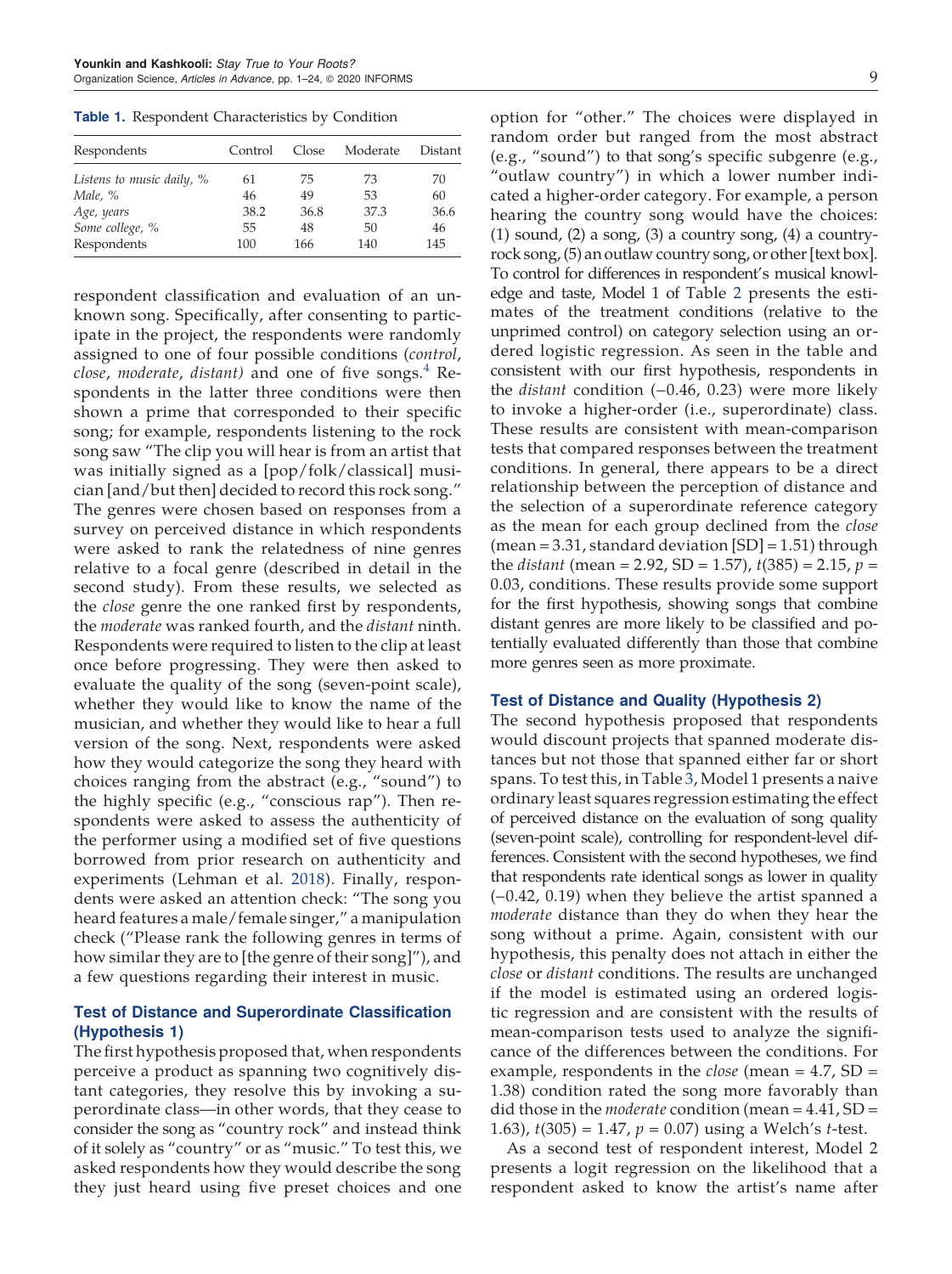|                    | Level of classification |                   | Authenticity scale | Fan support        | Wrong genre   | Artist is "genuine" |
|--------------------|-------------------------|-------------------|--------------------|--------------------|---------------|---------------------|
| Condition          | (1)                     | (2)               | (3)                | (4)                | (5)           | (6)                 |
| Close condition    | $-0.17(0.22)$           | $-0.05(0.12)$     |                    | $-0.42^{+}$ (0.23) | 0.25(0.23)    |                     |
| Moderate condition | $-0.37(0.24)$           | $-0.11(0.12)$     |                    | $-0.49*(0.24)$     | $0.46*(0.23)$ |                     |
| Distant condition  | $-0.46*(0.23)$          | 0.07(0.12)        | $0.19^{+}$ (0.11)  | $-0.29(0.23)$      | 0.23(0.23)    | $0.48*(0.22)$       |
| Genre familiarity  | 0.05(0.06)              | $0.07*$ (0.03)    | $0.08^{+}$ (0.05)  | $0.15*(0.06)$      | 0.03(0.06)    | $0.19*(0.09)$       |
| Listening habits   | 0.02(0.09)              | 0.05(0.05)        | 0.06(0.07)         | 0.11(0.10)         | $-0.05(0.10)$ | 0.11(0.17)          |
| Male               | $-0.04(0.14)$           | $-0.29***$ (0.08) | $-0.36***(0.11)$   | $-0.41**$ (0.15)   | 0.05(0.15)    | $-0.72***$ (0.22)   |
| Age                | 0.01(0.01)              | $-0.00(0.00)$     | $-0.00(0.00)$      | $-0.01(0.01)$      | $-0.00(0.01)$ | $-0.01(0.01)$       |
| Education          | $0.09^{+}$ (0.05)       | $-0.03(0.02)$     | $-0.04(0.03)$      | $-0.01(0.05)$      | 0.02(0.05)    | $-0.03(0.07)$       |
| Song indicator     |                         |                   |                    |                    |               |                     |
| Respondents        | 549                     | 549               | 283                | 549                | 549           | 283                 |
| $R^2$              | 0.03                    | 0.06              | 0.08               |                    |               |                     |
| Pseudo- $R^2$      |                         |                   |                    | 0.02               | 0.01          | 0.03                |

**Table 2.** Span Distance and Referent Selection

*Notes.* This table reports ordered logistic regressions on the perception of respondents listening to song samples. In Models 1, 2, 4, and 5, coefficients for the treatment condition are relative to the unprimed *control* condition. In Models 3 and 6, coefficients for the *distant* condition are relative to the *moderate* condition.

 $^{+}p$  < 0.10;  $^{*}p$  < 0.05;  $^{**}p$  < 0.01;  $^{***}p$  < 0.001.

hearing the initial song clip. Again, we find some evidence of a penalty specific to the *moderate* treatment (−0.56, 0.31). And again, the results are consistent with those provided by a Welch's *t*-test, in which respondents in the *moderate* (mean = 0.667, SD = 0.473) were significantly less likely than those in the *distant* condition (mean = 0.759, SD = 0.429), *t*(284) = 1.72, *p* = 0.04, or the *close* condition (mean = 0.747, SD = 0.436), *t*(307) = 1.55, *p* = 0.06, to request the artist's name. As a third and final test, Model 3 presents a logit regression on the likelihood the respondents asked to hear the song again. Here we see some evidence of a broader spanning penalty as respondents in all treatment conditions were less likely to ask to hear the whole song than were those in the *control*. Although this appears to contradict the hypothesis, Models 4 and 5 also show that respondents in the *distant* condition

spent more time on the clip (5.41, 2.68) and clicked replay more often (0.39, 0.16) than those in the *control*—in other words, they had already listened to the song for extra time. However, respondents in the *moderate* condition exhibited no interest in the initial clip nor an interest in learning more about the artist. Taken together, these results suggest that, even controlling for artist or product-level differences, the effect of spanning is not uniform, and they provide some evidence in support of the claim that an artist spanning a moderate distance results in a greater penalty than attaches at other distances.

#### Perceived Distance and Illegitimacy Penalties

In motivating our hypotheses, we described the role of categorical clarity and perceived legitimacy in the success of spanning products. We also proposed that

**Table 3.** Span Distance and Respondent Interest

|                    | Song quality       | Request for artist's name | Request for full song       | Time listening     | Number of plays   |
|--------------------|--------------------|---------------------------|-----------------------------|--------------------|-------------------|
| Condition          | (1)                | (2)                       | (3)                         | (4)                | (5)               |
| Close condition    | $-0.21(0.19)$      | $-0.13(0.31)$             | $-0.47$ <sup>+</sup> (0.27) | 3.68(2.62)         | $0.36*(0.16)$     |
| Moderate condition | $-0.42*(0.19)$     | $-0.56^{+}$ (0.31)        | $-0.69*(0.28)$              | 2.75(2.70)         | 0.11(0.17)        |
| Distant condition  | $-0.19(0.19)$      | 0.09(0.32)                | $-0.79**$ (0.28)            | $5.41*$ (2.68)     | $0.39*(0.16)$     |
| Genre familiarity  | $0.10^{+}$ (0.05)  | $0.36***(0.09)$           | $0.19*(0.08)$               | $-1.93**$ (0.73)   | $-0.06(0.04)$     |
| Listening habits   | 0.11(0.08)         | $0.57***(0.12)$           | $0.24^{+}$ (0.13)           | $-1.92^{+}$ (1.10) | $-0.02(0.06)$     |
| Male               | $-0.47***$ (0.12)  | $-0.62**$ (0.20)          | $-0.23(0.18)$               | $-0.44(1.66)$      | $-0.45***$ (0.10) |
| Age                | $-0.01*(0.01)$     | $0.03**$ (0.01)           | $-0.01(0.01)$               | 0.12(0.08)         | $-0.02***(0.00)$  |
| Education          | $-0.04(0.04)$      | $-0.03(0.06)$             | $-0.03(0.06)$               | $1.19*(0.53)$      | $-0.01(0.03)$     |
| Song indicator     | Υ                  |                           | Y                           |                    |                   |
| Constant           | $4.79***$ $(0.51)$ | $-2.95***$ (0.86)         | $-1.05(0.82)$               | $46.70***$ (7.26)  | 0.38(0.42)        |
| Respondents        | 549                | 549                       | 549                         | 549                | 549               |
| $R^2$              | 0.07               |                           |                             | 0.06               |                   |
| Pseudo- $R^2$      |                    | 0.10                      | 0.04                        |                    | 0.03              |

*Note.* Coefficients for each condition are relative to the unprimed *control* condition.

 $^{+}p$  < 0.10;  $^{*}p$  < 0.05;  $^{**}p$  < 0.01;  $^{***}p$  < 0.001.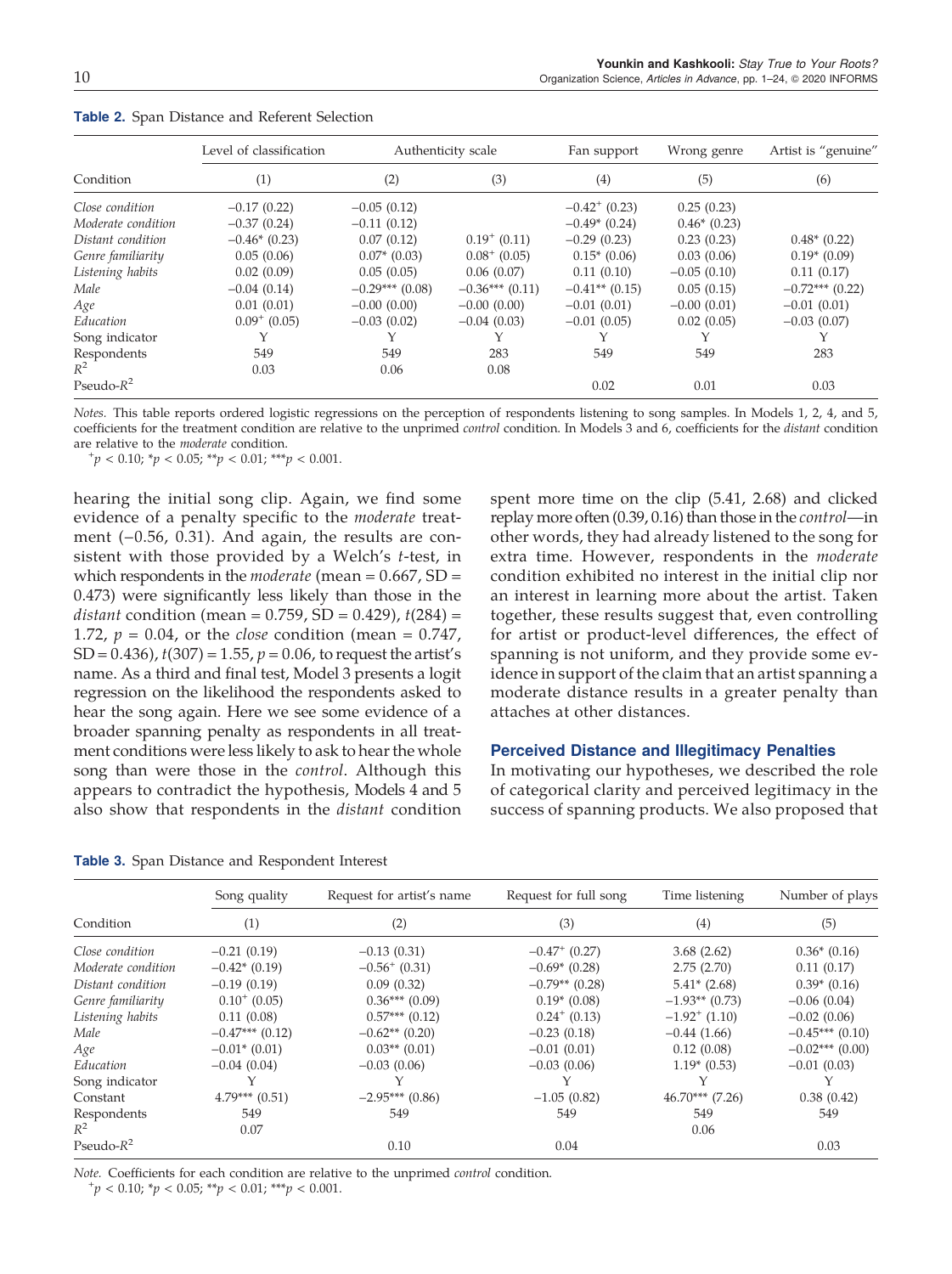one way in which the use of a superordinate class may affect consumers' perception of quality is by reducing their concerns about the artist's legitimacy. Although we do not specifically hypothesize this pathway, the experimental design does provide us with a means of testing the implied relationship. Therefore, we used a five-question scale established in recent work on how to test authenticity in experimental settings (Lehman et al. 2018) and modified to fit our context and then used principal component factor analysis to create a single *authenticity scale* variable from these responses (all five eigenvalues  $> 1$ ). The scale included the questions "How 'genuine' do you believe this artist is?", "How likely are fans of the genre to support this artist?", and "Would the artist be more successful in a different genre?" Model 2 reports the results relative to the *control* condition and does not indicate any significant differences. However, Model 3 compares the authenticity scores for the *distant* condition to the *moderate* and finds that respondents evaluated artists spanning a great distance more favorably (0.19, 0.11) than artists believed to engage moderate spans. As before, these results remain unchanged when we use a Welch's *t*-test to compare the significance between groups. When we disaggregate the scale, we find, consistent with our proposition (Model 4), that respondents perceive fans of a given genre as less likely to support artists that engage moderate spans (−0.49, 0.24) or even close spans (−0.42, 0.23), but they do not predict a penalty for artists engaged in distant spans. Similarly, when they believed the artist engaged in moderate spans, the respondents indicated that the artist would be happier in a different genre (0.46, 0.23), but they did not express any sentiment about artists who did close or distant spans (Model 5). Finally, although the treatments did not vary significantly from the control, Model 6 reports that respondents did rate artists engaged in a distant span as "more genuine" (0.48, 0.22) than those perceived as pursuing a moderate course. Altogether, these findings offer only weak support for this mechanism but do provide some evidence that respondents interpret the act of spanning as an indication of the producer's intent, a proxy for whether the producer is "genuine" and, therefore, whether the fans will remain loyal. Consistent with the second hypothesis, this helps engender a penalty for people perceived as bridging a moderate span and a premium for those seen as bridging two distant categories.

Finally, it should be noted that we have elected for a very conservative test of the hypotheses in which the spanning is merely suggested and not reflected—as in the songs were held constant and only the information varied. We did this to reduce potentially confounding factors and to provide a cleaner experiment, but we would anticipate that a spanning productwhich would introduce sonic variations as well would amplify the effect and lead to stronger results.

# Study 2: The Performance of New Musicians

Although the first study provides some evidence in support of our claim that the perceived distance separating two fields (e.g., musical genres) affects the reception of a combinatory product, the experiment tested just two specific behaviors: classification and evaluation. The decision to purchase a song reflects a wider array of motivations, and it remains plausible that although spanning affects consumers' perception of a product, it does not significantly alter their willingness to purchase. Therefore, to test our second hypotheses more directly and to determine whether the decision to span affects consumer behavior, we turn to a unique sample of observations: 293 performances by the 144 new singers who participated in the first three seasons of the American television show *The Voice*. What follows is a description of the setting and an explanation for its selection. *The Voice* is a televised vocal competition broadcast in the United States and Canada starting April 2011 (season 2 began February 2012, season 3, September 10, 2012), which features amateur singers competing in a series of rounds for a recording contract and cash prize. The show has consistently ranked as one of the most popular on television with individual episodes averaging more than 10 million viewers with a median age of 43 (Halperin 2012). Two features are unique to the show: (1) although all candidates are prescreened to ensure a baseline quality, judges select the final contestants in a blind audition at which they can only hear the singer's voice, (2) the contestants then select a single judge from those who voted to keep them to serve as a coach. The contest advances using a combination of fan votes plus song sales to eliminate the lowest ranked performers at each round. This produces an imbalanced sample with performers recording between one and eight songs after their initial audition. The sample includes all the contestants from the first three seasons and all the songs they performed after the selection process.

This sample offered multiple advantages for the estimation of our second hypothesis. First, the contestants are genuine new entrants: they are unknown actors without prior associations or identities, resulting in a sample with limited left-censoring. Second, the instant publicity these contestants enjoy provides a rare opportunity to test whether new entrants enjoy leeway in selecting identities or if it is an artifact of their initial low profile. Third, as each performance was instantly available for purchase, we can assess outcomes in terms of actual song sales. Fourth, the initial screening by producers reduces the influence of talent on sales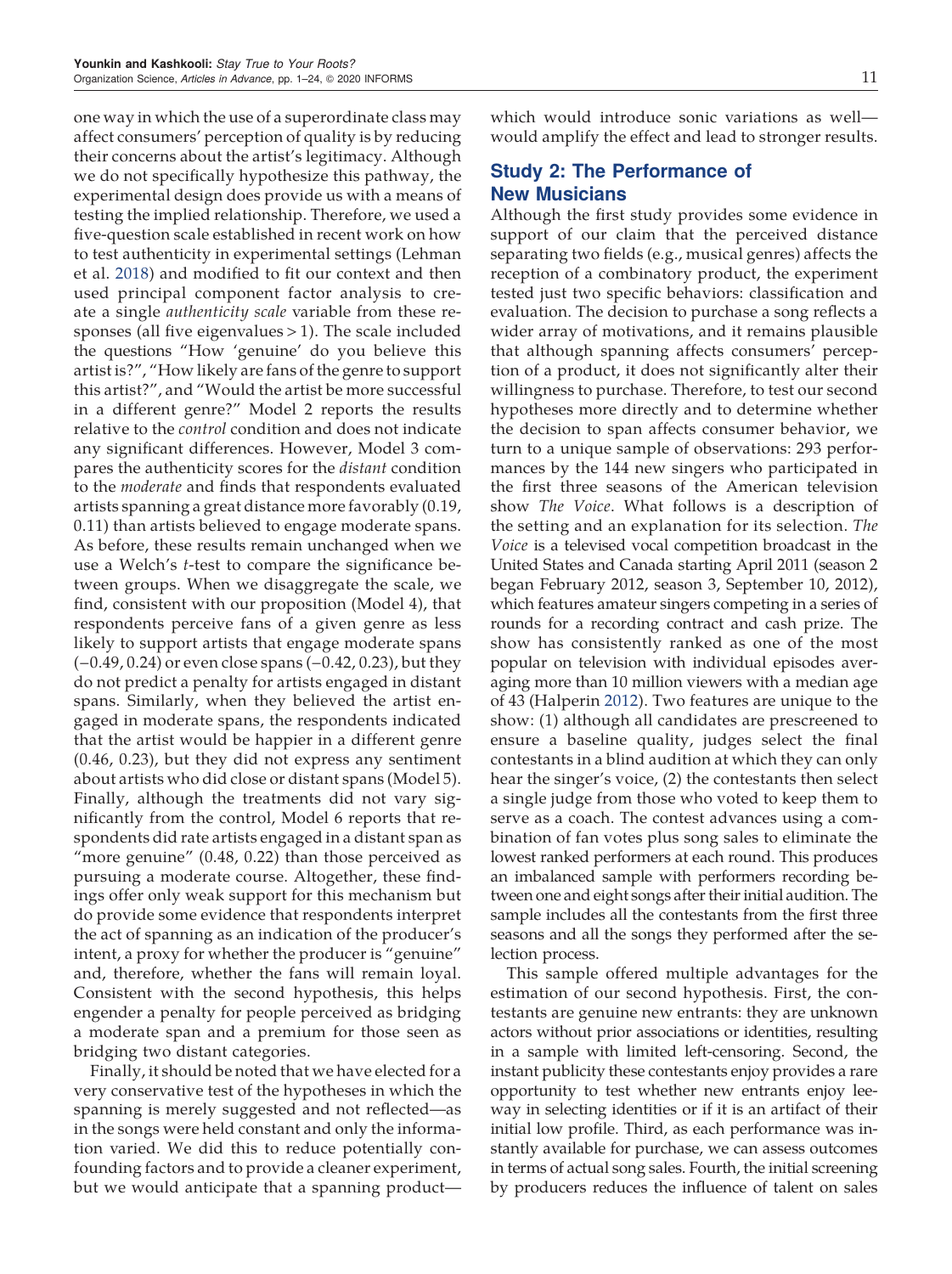as all performers are above a high threshold, and there is little evidence of any additional linear relationship between musical ability and album sales. Fifth, the performers had equal access to material and expert advisors, reducing the influence of potential resource advantages and allowing us to measure the influence of their strategic choices directly. Finally, the ease with which performers could switch genres allows us to test whether categorical discounts are a function of the costs of spanning and, therefore, less applicable in low-threshold settings. This offers a valuable complement to research that has focused on settings in which individuals or organizations are unable to span (Zuckerman et al. 2003) or in which spanning requires specialized knowledge or resources (Leahey et al. 2017). The absence of barriers in music means that any performer can *attempt* any genre at any time—allowing us to extend prior findings to lowthreshold arenas.

# Measures

**Dependent Variable.** We measured success using the log of sales for each performance. In excess of five million songs were sold for the performances in our sample with several artists ranking among the top ten most downloaded on iTunes for a given week. All sales were made through iTunes only, and data were provided by Nielsen Soundscan for Canada. U.S. sales data were only available for the first two seasons, but produced similar results (1 Canadian dollar sale equaling approximately 10 U.S. sales). Because the focus is on individual artists, any duets or multivocalist performances were not included in the measure of sales. Also, because most auditions were not available for purchase, we only included data on artists who were selected to participate and, therefore, performed at least two televised songs.

# Independent Variables

**Distance.** This study examines whether the reception of a new product varies with the perceived distance between the classes or categories it combines. In our specific case, this means the distance separating artists' home from the elements they incorporate into their newest song. To calculate this, we, therefore, need to know the perceived distance from the singers' home genre to the genres they borrow from to create their newest song. Artists who only use elements from within their genre don't "travel" at all, and their resulting distance score is zero. This score then increases as the artist borrows elements or even entire songs from less and less related genres. As described, we constrain the score between zero and one with higher values corresponding to a greater distance.

This adds to a growing set of research on how the characteristics of a category—the frequency with

which it is combined (Kovacs and Hannan 2015) or the governing logic (Lo and Kennedy 2015)—affect receptivity. Given the centrality of audience perception in studies of categorization (Pontikes 2012, Negro and Leung 2013), we contribute a new measure that treats distance as the degree to which two audiences share members (i.e., overlap). This approach complements recent work that has focused on attributes of the product—situating objects according to the number of shared features (Askin and Mauskapf 2017) or the frequency of combination (Leahey et al. 2017)—by providing a means for measuring the relationship between audiences. Critically, this approach recognizes that genres, consumers, academic disciplines, and market segments are not equidistant and that the degree to which the audiences are separate influences the ability to appeal to them simultaneously and, ultimately, reception of the product.

To operationalize the distance spanned by a producer, we need to identify first the relative position of the combined genres (i.e., the degree of overlap) and then, using these, determine the starting location of the artist and the final position of the song.<sup>5</sup> To achieve the first, we used the results from the National Endowment for the Arts 2008 Survey of Public Participation in the Arts (SPPA) to calculate the ratio of shared fans for any genre pair given by  $(F_{jk})$ ,  $F_{jk}$  =  $Y_k/X_j$ , where  $X_j$  is the number of people who like genre *j* "best," and  $Y_k$  is the number of those people who also "like" genre *k*. Put differently, the fan ratio is the percentage of people that like *j* genre best that also enjoy *k*-genre music. In other words, moving a "far" distance would mean moving into a genre that few fans of your home genre also enjoy, whereas moving a "close" distance would mean moving into a genre that a significant percentage of your core fans also support. The SPPA is the most recent and comprehensive survey of its kind, asking 5,371 people to identify their preference for a range of musical genres. Prior versions of the survey have been used to establish musical genres and their properties (Peterson and Kern 1996, Garcia-Alvarez et al. 2007) as it offers a singularly robust sample of American musical preferences. Of the 13 genres included in the 2008 SPPA, nine also appeared in the coding of contestants or songs. Table 4 offers a summary of artist and song categorizations.

Calculating the space  $(L_{jk})$  between genres as  $L_{jk}$  = 1  $-F_{jk}$  constrains the value between zero and one, where one indicates complete disparity—none of the fans of *j* like *k* music—and zero indicates perfect overlap—everyone who likes *j* best also likes *k*. In practice, this means that pop is considered close to rock (0.199) but far from classical (0.47). The largest distance is between folk and rap (0.83), and the closest is pop to rock (0.199).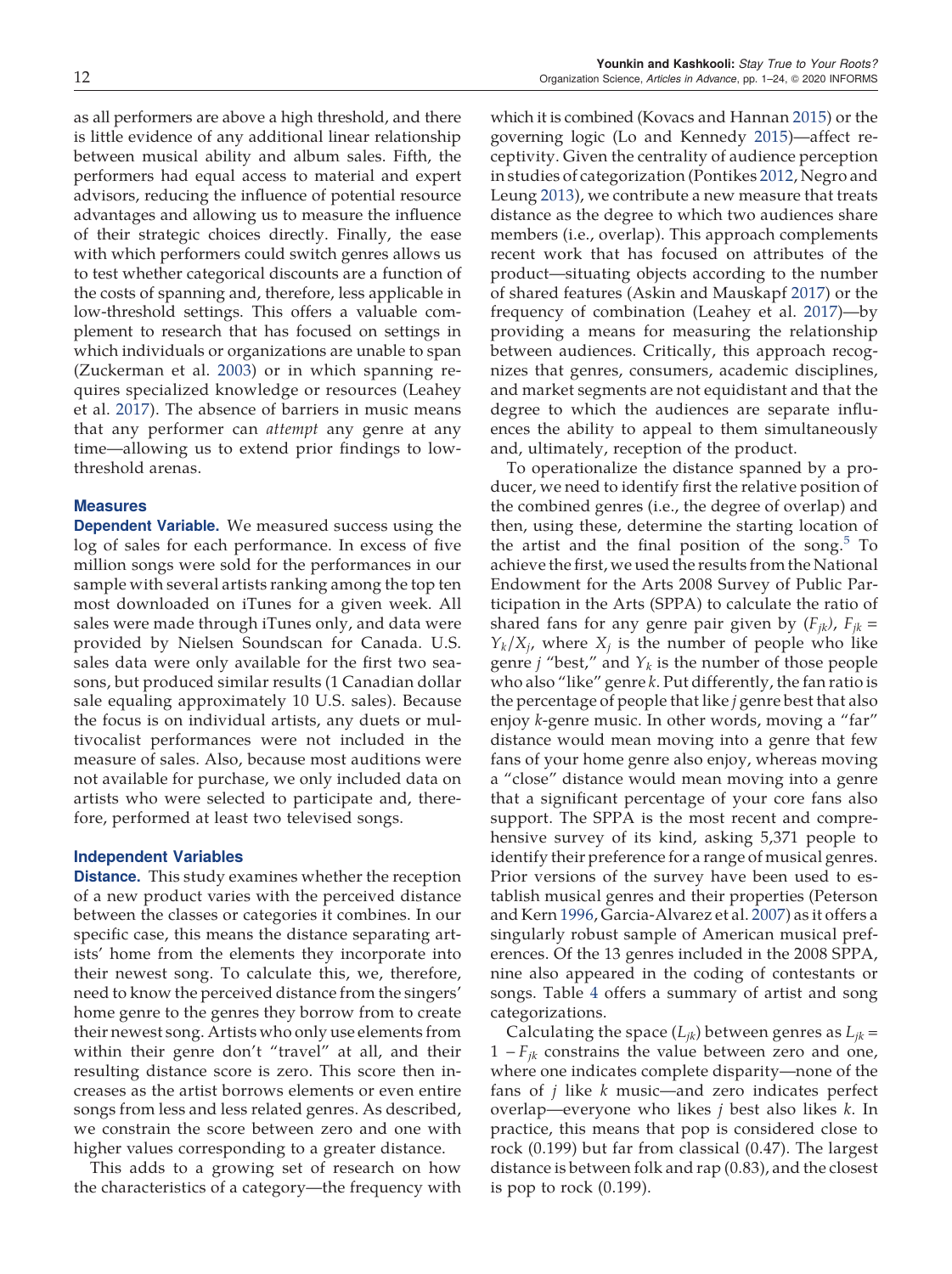| For artists                        |    |                                            |                                    | For songs |                              |
|------------------------------------|----|--------------------------------------------|------------------------------------|-----------|------------------------------|
| Musical genre                      |    | Sole members Partial members Musical genre |                                    |           | Sole members Partial members |
| Country                            | 21 | 6                                          | Country                            | 24        | 16                           |
| Pop                                | 21 | 49                                         | Pop                                | 16        | 170                          |
| Rock                               |    | 29                                         | Rock                               | 28        | 139                          |
| R&B/soul                           | 14 | 39                                         | R&B/soul                           |           | 94                           |
| Rap/hip-hop                        |    |                                            | Rap/hip-hop                        |           | 16                           |
| Classical                          |    |                                            | Classical                          |           |                              |
| Gospel                             |    |                                            | Gospel                             |           |                              |
| Latin                              |    | 4                                          | Latin                              |           |                              |
| Folk                               | 9  | 10                                         | Folk                               |           | 15                           |
| Other (jazz, dance, "every genre") |    | 12                                         | Other (jazz, dance, "every genre") |           | 55                           |

**Table 4.** Artist and Song Classification by Genre

Once we know the position of the genres, we are able to triangulate where the song and artist are located by calculating (described subsequently and in greater detail in Online Appendix A) the degree to which an artist/song is identified with each of the nine genres. In essence, we use these two positions (song and artist) to calculate the distance (*D*) an artist moves as a function of the artist's genre membership  $(A_i)$  and song genre membership  $(S_i)$  in the set of  $M$ musical genres, multiplied by the distance between each genre pair.

$$
D = \sum_{i \in M} A_i * S_i * L(A_i S_i).
$$

In practice, this means that, when an artist solely identified as a country singer elects to sing a song that is coded as half rock and half rhythm and blues (R&B), the distance is measured using the degree to which they identify with country (1), the song's classification as rock  $(0.5)$  and R&B  $(0.5)$ , and the distance between country and rock (0.299), and country and R&B (0.588) or ((1)  $\times$  (0.5)  $\times$  (0.299) + (1)  $\times$  (0.5)  $\times$  $(0.588) = 0.444$ ). By contrast, country singers singing a country song would earn a score of zero as their summation would be  $(1) \times (1) \times (0) = 0$ . This results in a continuous measure of distance constrained between zero and one for all artists. As we hypothesize a curvilinear penalty, we also include a square of the distance term in our models.

This approach allows for a methodological refinement of recent work that has implicitly or explicitly acknowledged the distance between audiences by allowing the same span to have a different value depending upon the direction actors move (i.e., which genre is their home and which their destination). What is relevant then, is not merely that an artist transgressed a given boundary, but also in what direction. The difference between audience perceptions is apparent in several combinations; for instance, country audiences see folk as very distant (0.69)

although folk fans see themselves as nearly aligned with country (0.3). Allowing for this asymmetry distances, this measure from alternatives based in objective attributes (e.g., shared components) and reflects our interest in identifying the influence of the relationship between the audiences. Our measure is, therefore, designed to reflect the possibility that differences between audiences have a direct bearing on perceptions of distance. Prior studies either make the explicit assumption that all audiences, however heterogeneous, share a common understanding of the categorical schema or they measure the co-occurrence of category combinations based on the assumption that co-occurrence reflects similarity (Goldberg et al. 2016).

Although our measure of spanning does not consider the motivation to span, it is important to note that we estimate the results on songs selected by the artists themselves. Interviews with past performers and members of the production staff corroborate the claim that, although the artists receive input, the decision on whether to remain in their genre or to branch out is their own. The decision we model is, therefore, an actual choice by the artist on whether to build up their standing with a core group of fans or to try and broaden their appeal to a new set of consumers.

We recognize that this implies a potential endogeneity concern as artists may succeed because they select better songs rather than because of attributes of the particular span. Fortunately, this concern is addressed by the particular structure of the show (and further tested in our experiment). Once selected to participate, all the singers receive comparable levels of professional advice and assistance in selecting their songs from the coaches and veteran producers. Interviews with show participants indicate that this is not pro forma, but a serious and time-consuming process. This limits the degree to which any variation in sales results from an individual-level difference in the ability to pick appropriate songs. All analyses also include controls for the prior popularity of the song selected.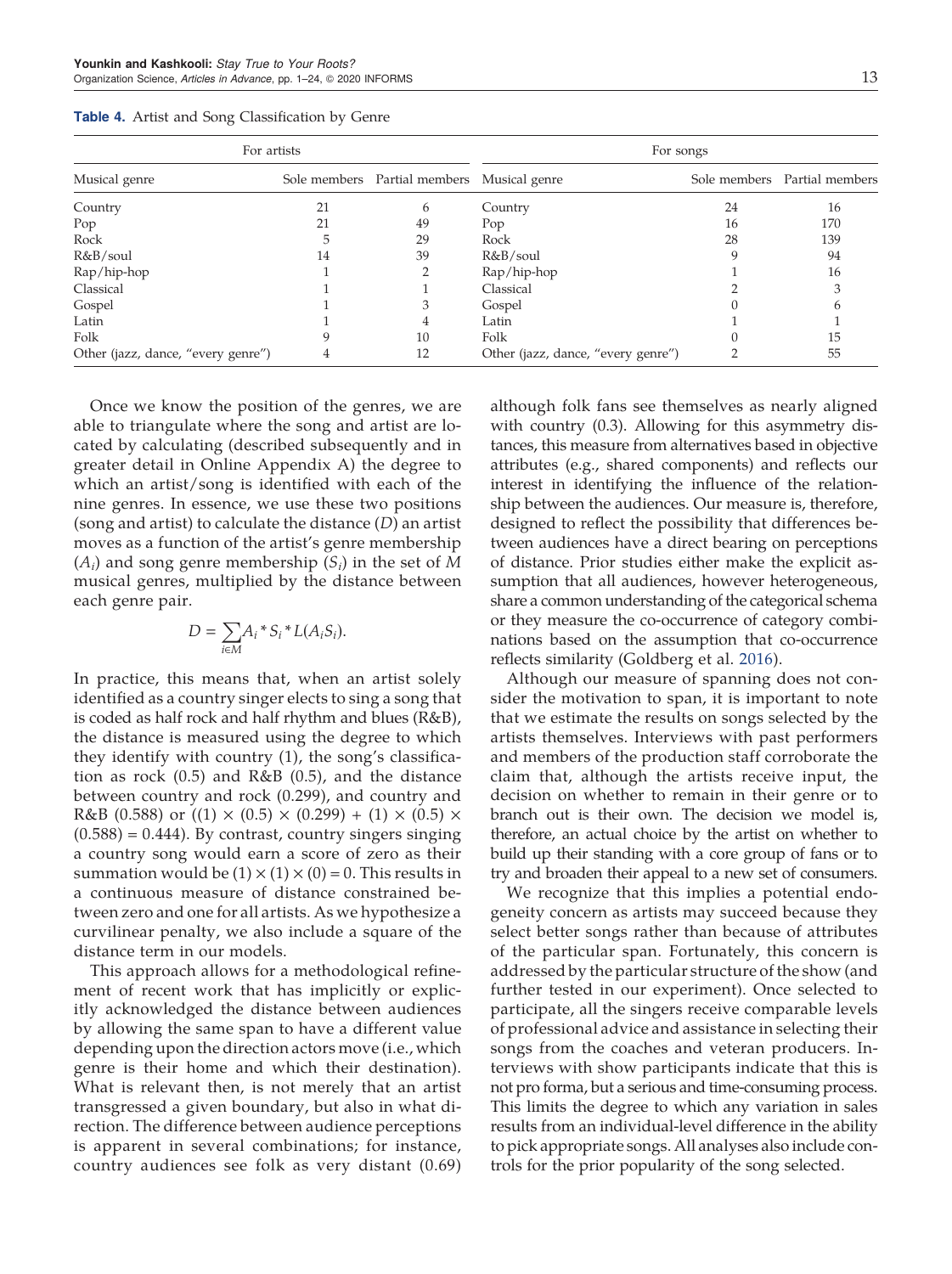artist-run sites: their own personal site and/or their MySpace page. Analysis of the first season revealed that these measures accurately reflect how the artists were introduced and promoted on the show. In addition, in interviews with members of *The Voice* production team and individual performers, they reinforced the centrality of an artist's home genre in the creation of artist identities and the marketing of these artists as early as the audition stage. It is clear from these interviews that both artists and producers made conscious and public decisions regarding their home genre identity. In keeping with past studies (Hsu et al. 2009), we coded the mention of any subgenre as a reference to the broader genre (classic rock and Southern rock both become rock) and account for cross-genre identities by assigning each artist a grade of membership (from zero to one) in all nine genres. In prior work, a lack of information on the classification process meant that an actor listing two categories was considered equally in each and not primarily one with the second as a modifier. In this sample, because artists list their genres in rank order, we were able to weight the position of each genre mentioned to better specify their position. This resulted in a membership score (*M*) for each genre *i* given by

$$
M_i = \frac{\sum_{r=1}^n \left(\frac{1}{r}\right) N_{ir}}{X},
$$

where *N =* count of all mentions of genre *i* at rank *r* and *X =* number of sites referenced. To prevent people with multiple memberships from having deceptive distance scores, we converted this initial membership score into a ratio (in which the sum cannot exceed one) by dividing each genre score (*M<sup>i</sup>* ) by the sum of all their genre scores so that an artist's membership (*A*) in genre *i* was given by the formula

$$
A_i = \frac{M_i}{\sum_i^n M_i}.
$$

In practice, this is far simpler than it may sound (Online Appendix A contains a detailed description of the method). For example, if we imagine a singer who identified as country on their own site and mostly country with a little rock on their MySpace page, we would first need to calculate their scores for the various genres. For most genres, as they claim no membership, the score is zero. In country, we add the two primary mentions of country (one point each) and divide by the sites referenced (two) to reach a score of one. For rock, they receive zero points and 0.5 points as the first site does not consider them a member and the second considers them a lesser affiliate. This too is divided by the two sites, resulting in a score of 0.25.

Because they now have 1.25 total genre memberships, we finish the process by dividing their scores by this total score, to arrive at a country membership  $(A_{\text{countery}})$  of 0.8 (1/1.25) and rock membership of 0.2

**Song Genre.** To assign songs a membership score in each of the nine genres, we used a method similar to the one described (again converting each to a ratio score). We extracted song genre designations from four popular sites: iTunes, Wikipedia, Allmusic.com, and Last.fm. These sites vary in their method—iTunes classifies songs according to the genre assigned by the record label, and Last.fm indicates the priority of genres by the number of people who tag it with each. Together they offer a holistic assessment of how different consumers perceive each song, capturing more subtlety than is provided in the designation by the label alone. The genre of music (GoM) score reflects the degree to which all four sites classify a given song as belonging to a specific genre and the priority they each give to that genre. For instance, the Drake song "Find Your Love" is listed as hip-hop (iTunes); pop, R&B (Wikipedia); rap (Allmusic.com); and R&B, hiphop, pop (Last.fm). We use a process identical to the one described for artist genre to determine first the scores for any genre that appears for the song (e.g., rap/hip-hop, pop, R&B for "Find Your Love") and then measure the ratio of membership within each genre. The virtue of this method is that it distinguishes between two songs otherwise identified as primarily in the same genre. Table 5 provides examples of how four songs found in our sample were coded and converted to a score.

**Control Variables.** To effectively test our hypotheses, we include several control variables that have been used in prior studies to predict sales in the music industry. First, the most obvious explanation for variance in sales is an innate difference in the *ability* of the performers. Although the show's producers limit variation by eliminating untalented singers from consideration, there still may exist discrepancies between the talented and the most talented that explain the resulting sales. To control for this, we included an indicator variable for whether the artist had received a record contract prior to appearing on the show. To capture the effect of an *endorsement* by the coaches we included a measure of the percentage of judges who voted for each artist.

Second, individuals may vary in the clarity of their home genre; although the artists in our sample largely self-identified with a single genre of music, some did present themselves as rock-country hybrids or, in one case, as not belonging to any one genre. Prior work has found that the variety of membership claims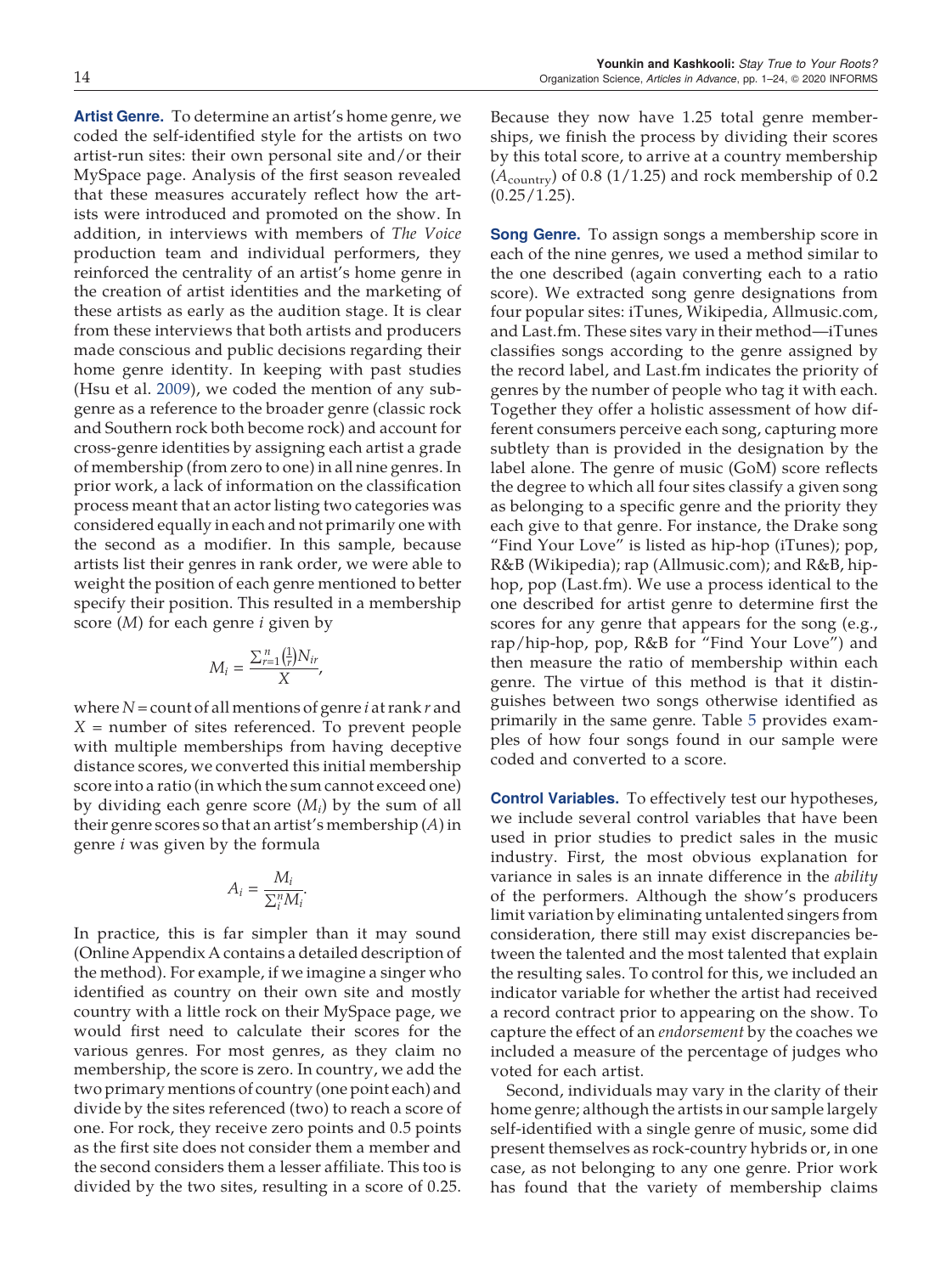|     | ۰<br>             |
|-----|-------------------|
| - - | I<br>۰,<br>I<br>٧ |

|                                                                                                  |                                   |                                       |                                                                                          |          |                                                                                                 |     |                     |                                | Weighted GoM score                                            |  |  |
|--------------------------------------------------------------------------------------------------|-----------------------------------|---------------------------------------|------------------------------------------------------------------------------------------|----------|-------------------------------------------------------------------------------------------------|-----|---------------------|--------------------------------|---------------------------------------------------------------|--|--|
| Song title                                                                                       | Original artist iTunes            |                                       | Wikipedia                                                                                | Allmusic | Last.fm                                                                                         |     |                     |                                | Country Pop Rock R&B/soul hip-hop Classical Gospel Folk Other |  |  |
| Not Ready to Make Nice Dixie Chicks<br>3ring it on Home to Me<br>Find Your Love<br>Bleeding Love | Leona Lewis<br>Sam Cooke<br>Drake | Hip-hop<br>Pop<br>R&B/soul<br>Country | Pop, R&B Pop, R&B<br>Soul<br>Pop, R&B R&B<br>Pop, R&B Rap<br>Country, pop Country<br>R&B |          | Pop, R&B   Pop, soul<br>R&B          Soul, R&B<br>Rap         R&B, hip-hop, pop<br>Country, pop | 0.8 | 0.73<br>0.25<br>0.2 | 0.27<br>0.28<br>$\overline{a}$ | 0.47                                                          |  |  |

Table 5. Song Classification Examples

fication Examples

Song Classi

negatively influence performance (Hsu 2006, Hsu et al. 2009); therefore, to capture the *home width* of each artist, we use a Herfindahl index that sums the square of proportional membership in each genre. A score of zero indicates that the artist solely identified with one category, and the score increases with the number of categories claimed. We used the same process to calculate the width of the niche occupied by each song.

We also measured the within-genre *diversity* of each artist and song as a count of the subgenres claimed within their primary genre (genre with highest membership). This helped separate people who span within genres from those who span across, for example, an artist with narrow width (e.g., solely rock) but with multiple subgenres (e.g., indie rock, southern rock, hard rock).

Third, we sought to limit the influence of songlevel variations by capturing the popularity and competition for attention. We controlled for the *song popularity* using the log of the peak Billboard rank for each song with unranked songs given a score of 101. We logged the data to adjust for skew and to account for the fact that the difference between being ranked #1 or #10 were not equal to the difference between #71 and #80. In separate analyses, we also tested the sales of the song in the week prior to the performance. However, as Nielsen does not record the individual sales of all songs—only those released as singles—data were not available for all songs, and therefore, we use the Billboard rank in the primary analyses. Regressions run on the more limited pool that includes prior sales returned similar results. As a measure of the degree of *competition* within a market segment, we created a count measure of the number of songs claiming each genre during each season. Alternate measures using a GoM sum by genre (and, thus, counting partial and full membership differently) did not return different results.

Fourth, differences in the characteristics of the genres or their respective consumers may also influence the sales of a given performance. Most obviously, more popular genres or those with wealthier consumers may generate higher returns. Consistent with prior research on the music industry (Peterson and Kern 1996, Lizardo 2006, Garcia-Alvarez et al. 2007), we measure the median *income* and *status* for each genre using data derived from the 2012 SPPA. Income captures the percentage of fans (i.e., people who like a given genre best) above the median income, and status reflects the likelihood the fan of a given genre also attended high-status events (i.e., ballet, opera, art museums). We also tested genre education, using percentage of college graduates, but the variable was highly correlated with income, and the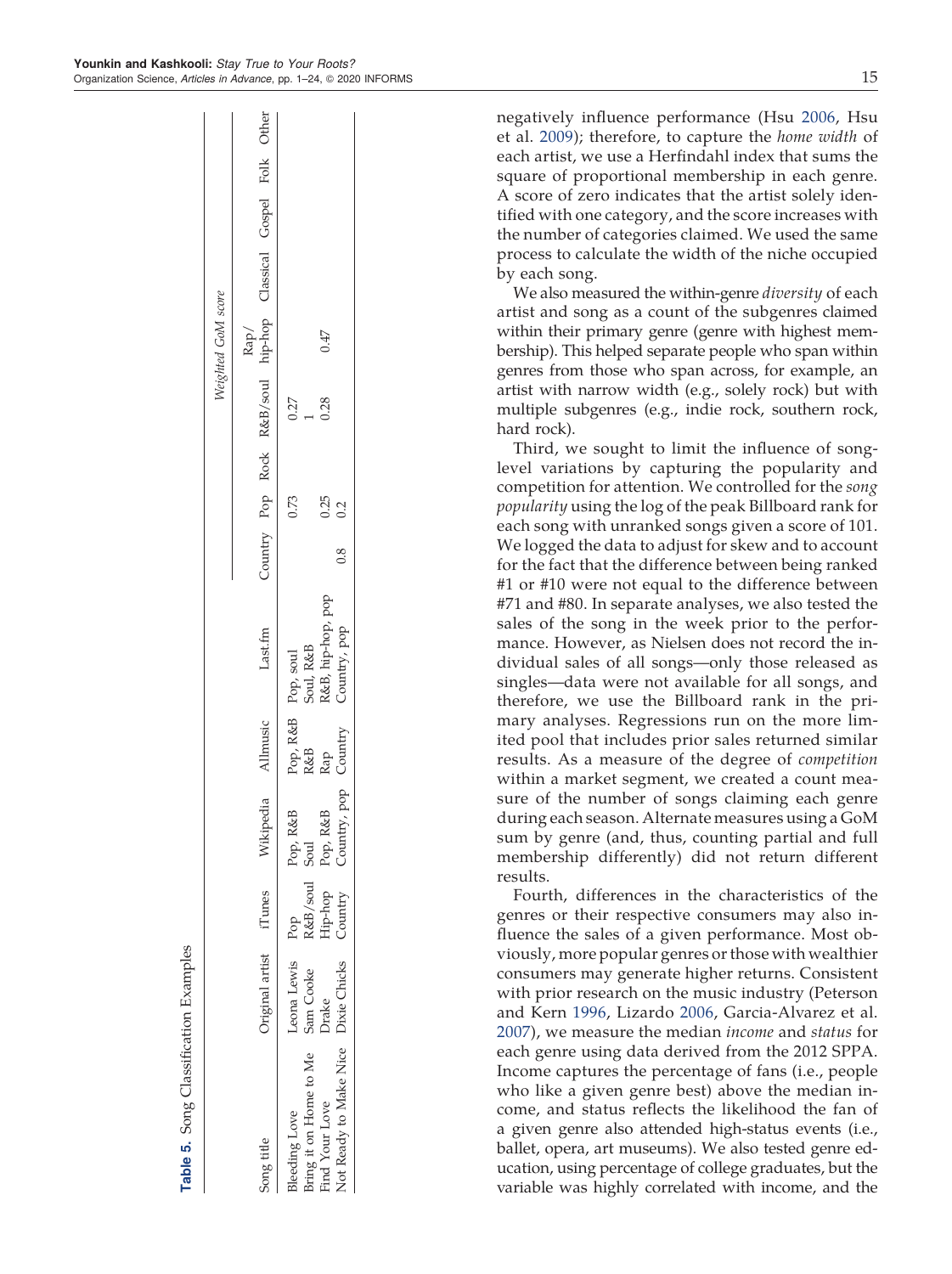results do not change if we substitute education for income.

To control for differences between the genres themselves, we measured *genre popularity* using the log of 2012 digital sales by genre as reported by Nielsen Soundscan. And, to account for the fact that some styles of music may be more permissive of combinations, we include the *genre contrast* or the frequency with which a given genre was the subject of cross-genre combinations. Finally, we include dummy variables to control for the differences between *season* and *round* of the show. Summary statistics and correlations for the included variables are available in Table 6.

# **Methods**

We structured our data as time series cross-sectional at the artist level with the release of a song by a new artist as the unit of analysis. Because of the need to include time-invariant variables, we estimated all results using random effect regressions and reported standard errors clustered by artist. A Hausman test confirmed the appropriateness of random effects. A test of the variation inflation factors (vif in *STATA 13*) returned no significant problem (max: song diversity, 3.72). In addition, the models met all normality and linearity requirements after the dependent variable was log transformed. Clustering the standard errors at the individual level reduced any heteroskedasticity.

# **Results**

Table 7 presents the tests of our second hypothesis; the first model presents a baseline model with all the controls included. The second model introduces the measure for the distance between an artist and the song they perform. The 3rd through 10th models provide additional tests of the robustness of our findings and the accuracy of our interpretation.

The results in Model 2 affirm our second hypothesis demonstrating that distance influences song performance in a U-shaped pattern (Figure 1). The negative effect of distance (−1.71, 0.71) combined with the positive effect of the squared term (2.84, 0.99) reflects a penalty for moderate spans and a potential benefit to extreme spans. This reinforces and extends prior claims that spanning resulted in penalties, showing that the degree of penalty is mediated by the distance separating the combined categories and that there exist safe or even beneficial combination types. In this setting, combining adjacent genres resulted in lower variation but no evident penalties relative to remaining loyal to your core genre. But, as the distance between the combined genres increased, artist sales declined appreciably. However, extreme combinations reversed this pattern, providing artists with both higher average sales and increased variation, reinforcing the intuition that extreme combinations

occasionally produce very high returns. These findings indicate that consumers prefer that new entrants adopt one of two extreme personas: either true to their roots or iconoclastic but reject middling attempts to balance both goals.

In addition, the influence of the controls is constant across all models and worth noting. Consistent with prior work, we see that within-genre competition negatively affects artist sales (−0.03, 0.01) and, significant at the 0.10 level, that artists are penalized for claiming diffuse identities (−1.14, 0.62). However, appealing to multiple subgenres within the primary genre (0.44, 0.19) and placing yourself in a larger market (4.81, 1.76) help increase sales. The former offers evidence of the benefit of what might be termed constrained breadth: variation within a bounded space. The latter suggests that, even for new artists, smaller markets generate a smaller sales volume.

# Test of Perceived Distance

The measure of distance described is based in the degree of overlap between two distinct audiences. We believe this is the appropriate measure because we are modeling the singer's effort to increase market size by appealing simultaneously to different groups of consumers. Hence, a measure for whether these consumers are oppositional or intermixed is logical. However, it is also true that the mechanism we describe is rooted in individual perception and not audience cointerest. It is, therefore, fair to ask whether a consumer-based measure functions as an accurate aggregation of individual perception. To test this, we conducted an online survey in January 2018 in which we asked 500 respondents to rank a set of 10 genres in terms of how close they were to a focal genre.<sup>6</sup> We then averaged the rankings for each focal genreranked genre pair to create unidirectional scores—in other words, allowing the score for rock-country to differ from that of country-rock by averaging all respondent's rankings for rock's distance from country separately from country's distance from rock. We then replaced the audience-overlap score with this survey-based measure in each of the preceding equations. Most obviously, we multiplied the new score by the GoM for each song and artist to determine the *perceived distance* each performer appeared to move. This produces a measure of distance based in individual perceptions and, therefore, offers an important additional test of our claim that subjective assessments of distance influence receptivity. The results of this analysis are presented in Model 3 and provide additional support for the hypothesis, showing that spans are penalized at moderate distances but not at close or far ones. Substituting perceived distance for categorical distance in the other models (Online Appendix B) does not significantly alter the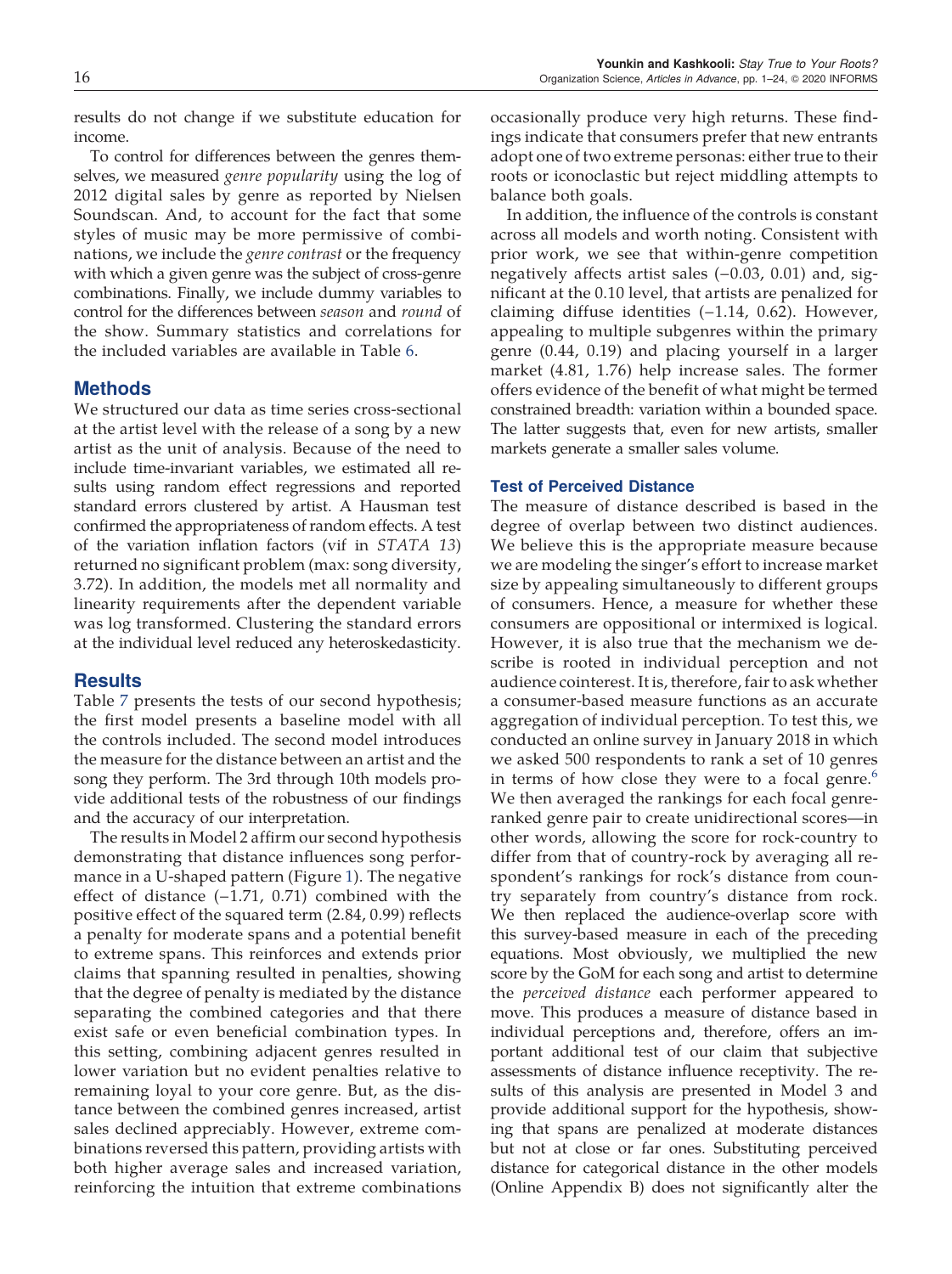|                 | Table 6. Summary of Descriptive Statistics |                                             |                                     |                                                                            |                                        |                             |                                          |                          |                                                |                                             |                                                |                              |                        |                                   |                                                                       |                                     |                                      |                                               |                                        |                 |
|-----------------|--------------------------------------------|---------------------------------------------|-------------------------------------|----------------------------------------------------------------------------|----------------------------------------|-----------------------------|------------------------------------------|--------------------------|------------------------------------------------|---------------------------------------------|------------------------------------------------|------------------------------|------------------------|-----------------------------------|-----------------------------------------------------------------------|-------------------------------------|--------------------------------------|-----------------------------------------------|----------------------------------------|-----------------|
| Variable        |                                            |                                             | $\sim$                              | 3                                                                          |                                        | 5                           | $\circ$                                  | $\overline{\phantom{0}}$ | $^{\circ}$                                     | $\circ$                                     | $\Xi$                                          | $\Xi$                        | $\overline{12}$        | $\mathfrak{L}$                    | $\overline{14}$                                                       | $\overline{15}$                     | $\frac{91}{2}$                       | $\overline{17}$                               | $\overline{18}$                        | $\overline{0}$  |
|                 | Mean                                       | 5.97                                        | 0.25                                | 0.28                                                                       |                                        |                             | $\frac{0.21}{25}$<br>0.00<br>0.72<br>293 |                          | $0.34$<br>$0.89$<br>$0.49$<br>$0.00$<br>$0.93$ | $1.04$<br>$0.84$<br>$0.00$<br>$4.00$<br>293 |                                                | 9.31<br>9.51<br>9.83<br>9.83 | 0.20<br>0.013<br>0.293 | 51<br>0.43<br>0.39<br>1.43<br>293 | $\begin{array}{c} 0.12 \\ 0.07 \\ 0.07 \\ 0.27 \\ 293 \\ \end{array}$ | $0.63$<br>$0.50$<br>$0.85$<br>$293$ |                                      | $2.20$<br>$1.62$<br>$1.00$<br>$8.03$<br>$293$ | 0.29<br>0.91<br>-3.389<br>3.369<br>293 | 888828<br>00028 |
|                 | Standard deviation                         | 1.63                                        | 0.19                                | 0.19                                                                       | 4 <del>9</del> 8 8<br>0 9 8 9<br>0 1 9 |                             |                                          |                          |                                                |                                             |                                                |                              |                        |                                   |                                                                       |                                     |                                      |                                               |                                        |                 |
|                 | Minimum                                    | 0.69                                        | 0.00                                | 0.00                                                                       |                                        |                             |                                          |                          |                                                |                                             |                                                |                              |                        |                                   |                                                                       |                                     |                                      |                                               |                                        |                 |
|                 | Maximum                                    | 10.2                                        | 0.92<br>293                         | 0.91                                                                       |                                        | 0.56<br>0.27<br>0.29<br>293 |                                          | 5660883<br>000083        |                                                |                                             | $\frac{166}{60.1}$<br>$\frac{0.00}{99}$<br>293 |                              |                        |                                   |                                                                       |                                     |                                      |                                               |                                        |                 |
|                 | Number of observations                     | 293                                         |                                     | 293                                                                        | 293                                    |                             |                                          |                          |                                                |                                             |                                                |                              |                        |                                   |                                                                       |                                     |                                      |                                               |                                        |                 |
|                 | log(Sales)                                 | 1.0C                                        |                                     |                                                                            |                                        |                             |                                          |                          |                                                |                                             |                                                |                              |                        |                                   |                                                                       |                                     |                                      |                                               |                                        |                 |
|                 | Distance                                   |                                             | 1.00                                |                                                                            |                                        |                             |                                          |                          |                                                |                                             |                                                |                              |                        |                                   |                                                                       |                                     |                                      |                                               |                                        |                 |
|                 | Perceived distance                         | $\begin{array}{c} 0.03 \\ 0.07 \end{array}$ | 0.85                                |                                                                            |                                        |                             |                                          |                          |                                                |                                             |                                                |                              |                        |                                   |                                                                       |                                     |                                      |                                               |                                        |                 |
|                 | Artist ability                             | 0.07                                        | $-0.07$                             | $\frac{0.00}{0.07}$                                                        | $\frac{0.00}{0.09}$                    |                             |                                          |                          |                                                |                                             |                                                |                              |                        |                                   |                                                                       |                                     |                                      |                                               |                                        |                 |
|                 | Endorsement                                | 0.34                                        | 0.09                                | 0.03                                                                       |                                        |                             |                                          |                          |                                                |                                             |                                                |                              |                        |                                   |                                                                       |                                     |                                      |                                               |                                        |                 |
|                 | Home width                                 |                                             | $\overline{0}$                      |                                                                            | $-0.04$                                |                             |                                          |                          |                                                |                                             |                                                |                              |                        |                                   |                                                                       |                                     |                                      |                                               |                                        |                 |
|                 | Song width                                 | 986<br>98673349859<br>9999999999            | 0.27                                | $\begin{array}{c} 110 \\ 0.27 \\ 0.11 \\ 0.08 \\ 0.00 \\ 0.01 \end{array}$ |                                        |                             |                                          |                          |                                                |                                             |                                                |                              |                        |                                   |                                                                       |                                     |                                      |                                               |                                        |                 |
|                 | Home diversity                             |                                             | $0.12$<br>$0.28$<br>$-0.01$<br>0.01 |                                                                            |                                        |                             |                                          |                          |                                                |                                             |                                                |                              |                        |                                   |                                                                       |                                     |                                      |                                               |                                        |                 |
|                 | Song diversity                             |                                             |                                     |                                                                            |                                        |                             |                                          |                          |                                                |                                             |                                                |                              |                        |                                   |                                                                       |                                     |                                      |                                               |                                        |                 |
|                 | Song popularity                            |                                             |                                     |                                                                            |                                        |                             |                                          |                          |                                                |                                             |                                                |                              |                        |                                   |                                                                       |                                     |                                      |                                               |                                        |                 |
|                 | Competition                                |                                             |                                     |                                                                            |                                        |                             |                                          |                          |                                                |                                             |                                                |                              |                        |                                   |                                                                       |                                     |                                      |                                               |                                        |                 |
|                 | Audience income                            |                                             |                                     |                                                                            |                                        |                             |                                          |                          |                                                |                                             |                                                |                              |                        |                                   |                                                                       |                                     |                                      |                                               |                                        |                 |
|                 | Audience status                            |                                             | $-0.16$<br>0.16<br>0.19             | $-0.27$<br>$-0.29$                                                         |                                        |                             |                                          |                          |                                                |                                             |                                                |                              |                        |                                   |                                                                       |                                     |                                      |                                               |                                        |                 |
| $\overline{14}$ | Genre popularity                           |                                             |                                     |                                                                            |                                        |                             |                                          |                          |                                                |                                             |                                                |                              |                        |                                   |                                                                       |                                     |                                      |                                               |                                        |                 |
|                 | Genre contrasi                             |                                             | $-0.1C$                             | $-0.12$<br>0.16                                                            |                                        |                             |                                          |                          |                                                |                                             |                                                |                              |                        |                                   |                                                                       |                                     |                                      |                                               |                                        |                 |
| $\frac{1}{6}$   | Season                                     | 0.56                                        | 0.13                                |                                                                            |                                        |                             |                                          |                          |                                                |                                             |                                                |                              |                        |                                   |                                                                       |                                     |                                      |                                               |                                        |                 |
|                 | Round                                      |                                             | 0.07                                | 0.09                                                                       |                                        |                             |                                          |                          |                                                |                                             |                                                |                              |                        |                                   |                                                                       |                                     |                                      |                                               |                                        |                 |
|                 | Popularity change                          | $-0.03$                                     | $-0.03$                             | 0.20                                                                       | 0.11                                   |                             |                                          |                          |                                                |                                             |                                                |                              |                        |                                   | $10880$<br>0.2000<br>0.0001                                           | 1.00<br>0.12<br>0.00<br>0.04        | $1.00$<br>$0.22$<br>$0.15$<br>$0.13$ | $304$<br>$-0.74$                              | $\frac{0.00}{0.00}$                    |                 |
| $\overline{1}9$ | Typicality                                 | $-0.13$                                     | $-0.43$                             |                                                                            |                                        |                             |                                          |                          |                                                |                                             |                                                |                              |                        |                                   |                                                                       |                                     |                                      |                                               |                                        | 001             |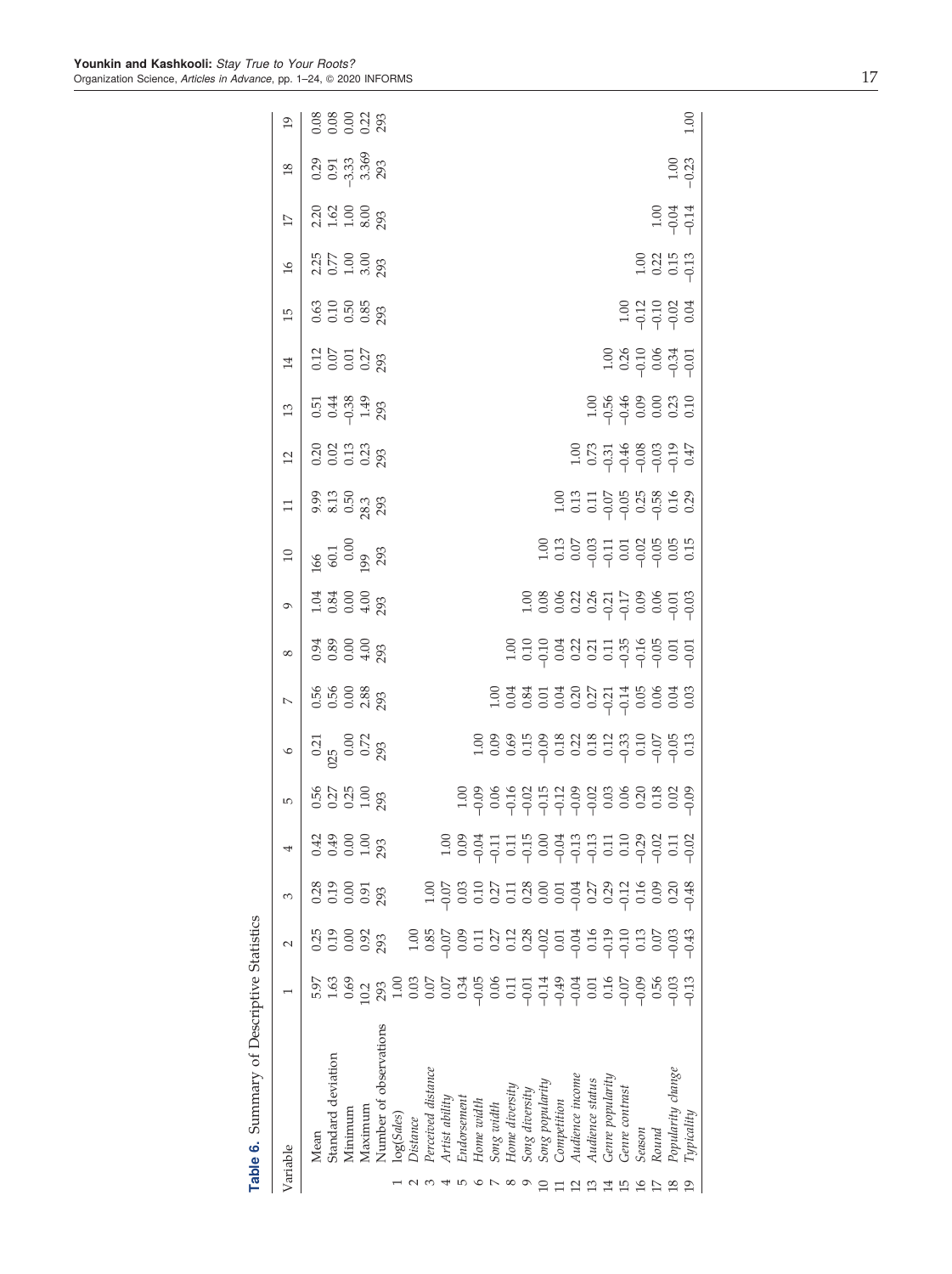|                                                                                                                                                     |                                             |                                               |                                            |                                        | log(Sales)                                |                                        |                                         |                                             |                                       |                                                           |
|-----------------------------------------------------------------------------------------------------------------------------------------------------|---------------------------------------------|-----------------------------------------------|--------------------------------------------|----------------------------------------|-------------------------------------------|----------------------------------------|-----------------------------------------|---------------------------------------------|---------------------------------------|-----------------------------------------------------------|
| Independent<br>variables                                                                                                                            | Э                                           | $\odot$                                       | $\circledS$                                | $\bigoplus$                            | $\widehat{\Theta}$                        | $\odot$                                | $\widehat{\mathbb{C}}$                  | $\circledS$                                 | $\circledcirc$                        | (10)                                                      |
| Perceived distance <sup>2</sup><br>Perceived distance<br>$Distance^2$<br>Distance                                                                   |                                             | 2.84** (0.990)<br>$-1.71*$ (0.714)            | (0.610)<br>(0.988)<br>$-1.05+$<br>$2.06*$  | 1.65(2.134)<br>$-1.03(1.668)$          | $3.21*$ $(1.428)$<br>$-2.56*$ (1.039)     | $-9.72**$ (3.481)<br>$11.47*$ (5.612)  | $3.25**$ $(1.040)$<br>$-1.92**$ (0.720) | $3.63**$ (1.133)<br>$-1.91*$ (0.755)        | 2.75** (0.987)<br>$-1.54*(0.735)$     | $3.71**$ (1.330)<br>$-2.04*$ (1.018)                      |
| Endorsement<br>Ability                                                                                                                              | $2.25***$ (0.437)<br>$-0.16(0.183)$         | $2.23***$ (0.441)<br>$-0.17(0.182)$           | 44(0.436)<br>(0.183)<br>$-0.16$<br>$2.23*$ | $2.31***$ (0.601)<br>$-0.17(0.182)$    | $2.26***$ (0.440)<br>$-0.51*$ $(0.252)$   | $2.23***$ (0.443)<br>$-0.21(0.183)$    | $2.23***$ $(0.441)$<br>$-0.18(0.180)$   | $2.20***$ (0.445)<br>$-0.19(0.181)$         | $2.23***$ (0.440)<br>$-0.17(0.182)$   | $2.22***$ (0.433)<br>$-0.18(0.182)$                       |
| Home width<br>Song width                                                                                                                            | $-1.14$ <sup>+</sup> (0.618)<br>0.23(0.180) | $-1.03$ <sup>+</sup> $(0.625)$<br>0.28(0.182) | (0.633)<br>(0.187)<br>$-1.03$<br>0.25      | $-1.03(0.629)$<br>0.29(0.183)          | $-1.02(0.628)$<br>0.29(0.178)             | $0.32^{+}$ $(0.184)$<br>$-0.95(0.624)$ | $-1.01(0.625)$<br>0.28(0.182)           | $-1.18$ <sup>+</sup> (0.625)<br>0.30(0.185) | $-1.08 + (0.618)$<br>0.26(0.186)      | $-1.17^{+}$ (0.600)<br>0.27(0.190)                        |
| Home diversity<br>Song diversity                                                                                                                    | $0.44*(0.192)$<br>$-0.13(0.105)$            | $0.46*(0.193)$<br>$-0.13(0.105)$              | $0.44*(0.193)$<br>(0.108)<br>$-0.13$       | $0.45*$ $(0.193)$<br>$-0.13(0.105)$    | $0.44*(0.197)$<br>$-0.12(0.101)$          | $0.46*(0.194)$<br>$-0.16(0.105)$       | $0.45*$ $(0.193)$<br>$-0.12(0.105)$     | $0.47*(0.191)$<br>$-0.13(0.105)$            | $0.46*$ $(0.192)$<br>$-0.11(0.107)$   | $0.47*$ $(0.191)$<br>$-0.11(0.110)$                       |
| Song popularity<br>Competition                                                                                                                      | $-0.03*(0.012)$<br>0.00(0.001)              | $-0.02*$ (0.011)<br>0.00(0.001)               | (0.012)<br>(0.001)<br>0.00<br>$-0.03*$     | $-0.02*(0.011)$<br>0.00(0.001)         | $-0.02*(0.011)$<br>0.00(0.001)            | $-0.02*(0.011)$<br>0.00(0.001)         | $-0.03*(0.012)$<br>0.00(0.001)          | $-0.02 + (0.012)$<br>0.00(0.001)            | $-0.03*(0.012)$<br>0.00(0.001)        | $-0.02 + (0.012)$<br>0.00(0.001)                          |
| Audience income                                                                                                                                     | $-5.53(6.316)$                              | $-5.23(6.264)$                                | (6.333)<br>$-3.74$                         | $-5.08(6.302)$                         | $-5.52(6.404)$                            | $-6.25(6.250)$                         | $-3.10(7.249)$                          | $-3.11(7.389)$                              | $-7.11(7.108)$                        | $-7.35(7.143)$                                            |
| Genre popularity<br>Audience status                                                                                                                 | $4.81**$ (1.757<br>0.64(0.406)              | $4.62**$ (1.785)<br>0.63(0.410)               | $4.97**$ (1.807)<br>(0.397)<br>0.58        | $4.67**$ (1.809)<br>0.62(0.413)        | $4.67**$ $(1.729)$<br>0.67(0.409)         | $4.42*$ $(1.812)$<br>0.58(0.407)       | $4.81**$ (1.804)<br>0.53(0.445)         | $4.87**$ (1.824)<br>0.52(0.450)             | $4.75**$ (1.809)<br>0.68(0.424)       | $4.85**$ $(1.825)$<br>0.68(0.433)                         |
| Genre contrast                                                                                                                                      | $-1.47(1.332)$                              | $-1.57(1.343)$                                | $-1.47(1.349)$                             | $-1.54(1.356)$                         | $-1.63(1.317)$                            | $-0.46**$ (0.176)                      | $-1.57(1.342)$                          | $-1.60(1.331)$                              | $-1.72(1.345)$                        | $-1.66(1.345)$                                            |
| Season<br>Round                                                                                                                                     | $0.16***$ (0.049)<br>$-0.43*(0.177)$        | $0.17***$ $(0.046)$<br>$-0.43*$ $(0.177)$     | $0.16***$ (0.048)<br>$-0.43*(0.178)$       | $0.16***$ $(0.047)$<br>$-0.44*(0.178)$ | $0.17***$ $(0.044)$<br>$-0.42*$ $(0.180)$ | $0.18***$ $(0.045)$<br>$-0.21(0.183)$  | $0.17***$ $(0.046)$<br>$-0.43*(0.177)$  | $0.17***$ $(0.049)$<br>$-0.45*(0.179)$      | $0.16***$ (0.046)<br>$-0.42*$ (0.176) | $0.18***$ (0.046)<br>$-0.44*$ (0.176)                     |
| Popularity change<br>Typicality                                                                                                                     |                                             |                                               |                                            |                                        |                                           |                                        | 0.06(0.073)                             | $0.61**$ $(0.219)$                          | 0.71 (0.985)                          | $-0.97(1.522)$                                            |
| $Distance2 \times ability$<br>$Distance \times ability$                                                                                             |                                             |                                               |                                            | $-1.22(2.344)$                         |                                           |                                        |                                         |                                             |                                       |                                                           |
| Distance ×                                                                                                                                          |                                             |                                               |                                            | 2.18 (2.795)                           | 1.77(1.331)                               |                                        |                                         |                                             |                                       |                                                           |
| endorsement                                                                                                                                         |                                             |                                               |                                            |                                        |                                           |                                        |                                         |                                             |                                       |                                                           |
| endorsement<br>Distance <sup>2</sup> $\times$                                                                                                       |                                             |                                               |                                            |                                        | $-0.89(1.761)$                            |                                        |                                         |                                             |                                       |                                                           |
| Distance $\times$ genre                                                                                                                             |                                             |                                               |                                            |                                        |                                           | $12.31*$ (5.131)                       |                                         |                                             |                                       |                                                           |
| contrast                                                                                                                                            |                                             |                                               |                                            |                                        |                                           |                                        |                                         |                                             |                                       |                                                           |
| Distance <sup>2</sup> × genre<br>contrast                                                                                                           |                                             |                                               |                                            |                                        |                                           | $-13.20(8.474)$                        |                                         |                                             |                                       |                                                           |
| $Distance \times popularity$                                                                                                                        |                                             |                                               |                                            |                                        |                                           |                                        |                                         | $-2.51**$ (0.954)                           |                                       |                                                           |
| $Distance^2 \times popularity$<br>change                                                                                                            |                                             |                                               |                                            |                                        |                                           |                                        |                                         | 2.38* (0.938)                               |                                       |                                                           |
| $Distance^2 \times typically$<br>$Distance \times typically$<br>change                                                                              |                                             |                                               |                                            |                                        |                                           |                                        |                                         |                                             |                                       | $-62.3$ <sup>+</sup> (37.1)<br>$24.5$ <sup>+</sup> (14.3) |
| Observations<br>Constant                                                                                                                            | $6.26***$ (1.709)<br>293                    | $6.33***$ (1.714)<br>293                      | $5.94**$ (1.806)<br>293                    | $6.25***$ (1.792)<br>293               | $6.53***$ (1.691)<br>293                  | 7.65*** (1.842)<br>293                 | 5.96** (1.852)<br>293                   | 5.94** (1.867)<br>293                       | $6.69***$ (1.815)<br>293              | $6.75***$ (1.841)<br>293                                  |
| Adjusted $\mathbb{R}^2$<br>Artists                                                                                                                  | 0.43<br>144                                 | 0.43<br>144                                   | 0.43<br>144                                | 0.44<br>144                            | 0.44<br>144                               | 0.44<br>144                            | 0.43<br>144                             | 0.44<br>144                                 | 0.43<br>144                           | 0.44<br>144                                               |
| Note. This table reports random-effect regressions on log(Sales) for individual songs.<br>$^+p < 0.10; ^*p < 0.05; ^{**}p < 0.01; ^{***}p < 0.001.$ |                                             |                                               |                                            |                                        |                                           |                                        |                                         |                                             |                                       |                                                           |

Table 7. Effect of Categorical Distance on log(Sales) Table 7. Effect of Categorical Distance on log(*Sales*)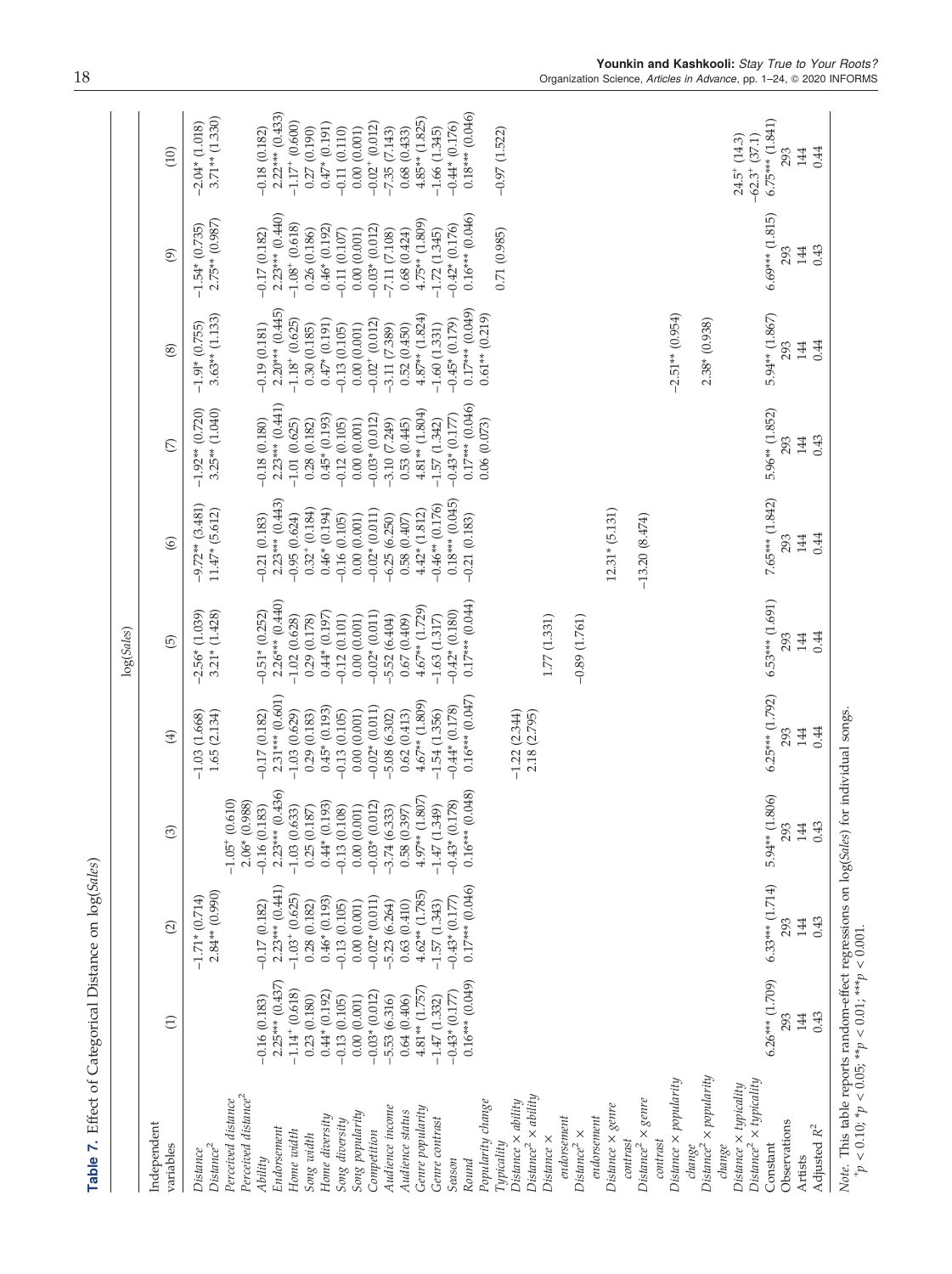Figure 1. Graph of Observed Relationship Between Distance and Sales



findings. Specifically, as in the prior models, the coefficient for distance is negative (-1.05, 0.61) while the coefficient of the squared term is positive (2.06, 0.99), indicating a U-shaped relationship between perceived distance and song sales that is consistent with what was proposed.

# Tests of Alternate Explanations

We interpret these results as evidence that bridging distant categories generates potential benefits that do not occur when the classes are perceived as closer. We also conducted an experiment to determine whether we can recover the results when controlling for differences between products. However, we recognize that there are plausible alternate interpretations of this evidence; Models 4–10 provide tests of these alternatives.

First, it is possible that success influences an artist's ability to pursue distant spans, in other words, that there is either a skill-based effect, in which the returns to distant spans are only positive for talented artists or a legitimacy-based effect by which success is necessary before consumers consider novel offerings from a given producer. Our setting limits both possibilities as these are all new entrants vetted to ensure they pass a talent threshold, but there is variation in their initial performance results that might condition the reception of their subsequent decisions. To test these two possibilities, in Model 4, we interact our measure of artist ability with distance and find no evidence that the returns to distance vary with ability. To test the need for prior legitimation, in Model 5, we interact the quality of an artist's initial performance with the distance of subsequent songs to determine whether the influence of spanning was moderated by the judge's endorsement. Again, we find no evidence that the effect of distance varied based on the success or failure of the initial performance.

Next, it is possible that the returns to combinations depend not upon the distance, but on the attributes of the audiences being combined. For example, prior research has suggested that audiences vary in tolerance to novelty, and therefore, distance may be moderated by the tolerance of the primary consumers to "contamination" generally (i.e., association with any other genre). Model 6 estimates the moderating effect of genre contrast on distance and does find, consistent with prior work, that the effect is amplified for artists starting in lower-contrast (i.e., more tolerant) genres but also that the general pattern recurs across all genres.

A third plausible explanation is that the value of a combination depends not on the distance but on the degree to which the artist increases the potential number of consumers. In other words, we might conclude that spanning is not inherently problematic; it is the strategic mistake of moving into a worse market that elicits penalties. In contrast, we might anticipate that moving into a wealthy or popular genre would be rewarded. We, therefore, consider the possibility that artists act strategically, and what appears to be a distance bonus is simply the result of singers moving out of low-popularity genres. This claim lacks face validity as relatively few artists (<15%) try to move into a significantly more popular genre; however, to test whether distance is merely a proxy for movement to larger audiences (Model 7), we include a measure of the difference in popularity (*popularity change)* between the home and song genres, in which a larger positive number indicates a move to a bigger audience. As the results show, including this variable does not alter the significance or direction of the distance coefficient, nor is the variable itself significant in the model. In Model 8, we interact distance with change in market size to estimate whether distance matters more when moving from low- to high-popularity genres. The results here are significant and show that, although a U-shaped pattern prevails for 95% of the artists, an exception is found in artists moving from the most to least popular genres. Interestingly, in these rare cases, there is no middle-distance penalty; instead sales of the artist's new song increase as the distance between the genres they combine increases.

Finally, it is possible that categorical distance is no different from the frequency with which two genres are combined. As a result, the benefit of a distant combination is scarcity-based as opposed to reflecting the cognitive difference between classes. If this is true, then atypical or infrequent combinations are rewarded irrespective of their distance. To test this, in Model 9, we include a measure of the frequency with which similar artist–song pairs occurred in our sample, and in Model 10, we interact this *typicality* measure with our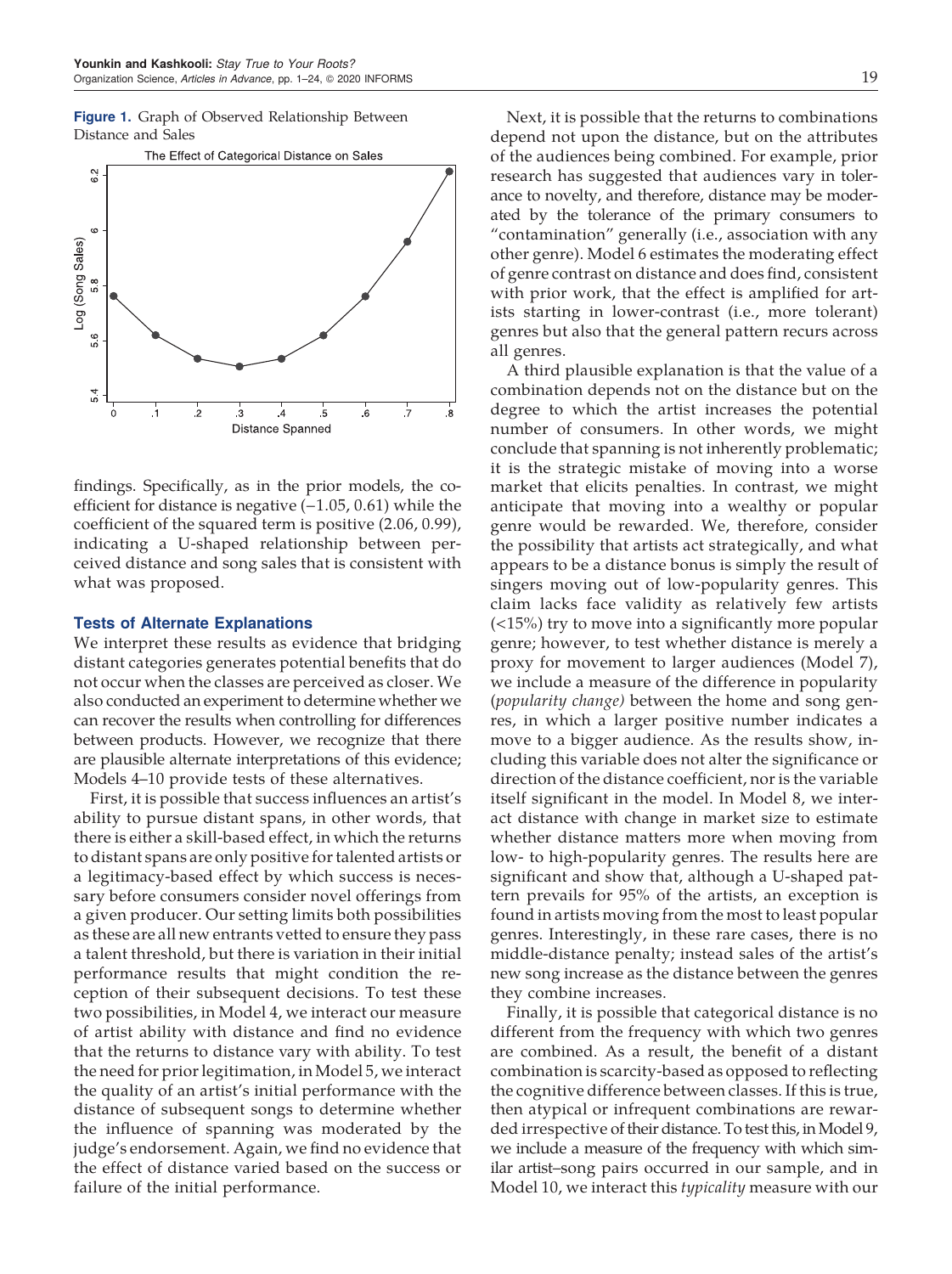distance measure. In neither model does the variable prove significant, nor does the interaction term influence the direction or significance of distance, suggesting that distance is distinct from typicality.

In addition, we tested the moderating effect (available upon request) of consumer income, status, and the popularity of the artist's home genre on the distance measure. We do not find evidence that differences in the primary set of consumers influences the returns to distance.

# Sensitivity Analyses

Given the novelty of our concept of distance, we sought to ensure that the results were robust to a variety of alternate specifications and means of analysis. First, to reduce the influence of outlier performances, Models 1 and 2 of Table 8 split the sample into hits (songs with more than 100,000 sales) and nonhits. In Model 3, we consider the effect of distance only on the performances that span genres, excluding the effect of those artists who constrained their appeal. In Model 4, we estimate the results excluding those who pursued an "extreme" span to determine if our results were driven by a few exceptional cases. Model 5 estimates distance on a restricted pool of actors, excluding the artists who self-identified with a genre outside of one of those used in the SPPA survey. Model 6 includes a measure for the coach to assess any halo effect by which more popular coaches increased sales for their performers. The results in each model

affirm our finding and show that the effect of distance is consistent across a range of subsamples.

In addition to these, we considered several alternate specifications of the distance measure itself. Alternative distance measures included other audiencebased measures, for example, (1) the percentage of people who like the focal genre that also like the alter genre, (2) subtracting the percentage that dislike the alter genre from those who like it, or (3) estimating the likelihood that a person who likes the focal genre also likes the alter. We also used unweighted coding of the genre mentions to calculate the GoM scores for artist and songs. Finally, we estimated ordinal measures (e.g., high, low, nonspanning) and according to decile (i.e., top 10%, bottom 10%). In total, we calculated 10 different audience-based measures, each of which had more than a 0.85 correlation with the measure used in the paper. The results of these various measures were not significantly different from those presented here for the explanatory variables. We, therefore, selected the most logical proxy for distance with the most obvious interpretation—the more fans of a focal genre also like the alter genre, the closer those two genres are.

# **Discussion**

This paper investigates a critical question facing new entrants to an established market: is it better to conform to norms and demonstrate legitimacy or to pursue novelty and risk rejection? We combine observational

**Table 8.** Tests of Alternate Specifications

|                       | Split sample: Hits | Split sample: Nonhits        | Only spanners                | Common spans                 | No "others"                  | Coach "halo"        |
|-----------------------|--------------------|------------------------------|------------------------------|------------------------------|------------------------------|---------------------|
| Independent variables | (1)                | (2)                          | (3)                          | (4)                          | (5)                          | (6)                 |
| <i>Distance</i>       | $-2.4**$ (0.952)   | $-2.25**$ (0.860)            | $-2.81***$ (0.853)           | $-3.81*$ (1.703)             | $-1.72*(0.714)$              | $-1.58*(0.709)$     |
| Distance <sup>2</sup> | $2.64*(1.026)$     | $3.29**$ (1.170)             | $4.05***$ $(1.032)$          | $5.89*$ (2.943)              | $2.95**$ (0.998)             | $2.73**$ (1.007)    |
| Artist ability        | $-0.13(0.186)$     | $-0.17(0.152)$               | $-0.06(0.200)$               | $-0.11(0.212)$               | $-0.18(0.187)$               | $-0.17(0.179)$      |
| Endorsement           | $1.04**$ (0.341)   | $1.72***$ (0.358)            | $2.35***(0.480)$             | $2.33***(0.509)$             | $2.26***$ (0.454)            | $2.26***$ (0.423)   |
| Home width            | $-0.32(0.317)$     | $-0.77(0.537)$               | $-1.26*(0.613)$              | $-1.19$ <sup>+</sup> (0.614) | $-1.04$ <sup>+</sup> (0.629) | $-1.00(0.615)$      |
| Song width            | $-0.19(0.187)$     | $0.46*(0.215)$               | 0.29(0.186)                  | 0.29(0.197)                  | 0.22(0.177)                  | 0.27(0.188)         |
| Home diversity        | $0.18^{+}$ (0.095) | $0.34*(0.165)$               | $0.48**$ (0.186)             | $0.48*(0.191)$               | $0.45*(0.198)$               | $0.45*(0.194)$      |
| Song diversity        | 0.15(0.137)        | $-0.22^{+}$ (0.126)          | $-0.15(0.106)$               | $-0.14(0.110)$               | $-0.09(0.102)$               | $-0.13(0.106)$      |
| Song popularity       | 0.00(0.001)        | $-0.00$ $(0.001)$            | 0.00(0.001)                  | 0.00(0.001)                  | 0.00(0.001)                  | 0.00(0.001)         |
| Competition           | $-0.01(0.019)$     | $-0.03$ <sup>*</sup> (0.012) | $-0.02$ <sup>*</sup> (0.012) | $-0.03*$ (0.013)             | $-0.02$ * (0.012)            | $-0.02*(0.011)$     |
| Audience income       | 6.77(8.666)        | $-3.47(5.010)$               | $-8.05(6.675)$               | $-9.66(7.187)$               | $-5.65(6.649)$               | $-3.64(6.364)$      |
| Audience status       | $-0.27(0.283)$     | 0.38(0.332)                  | $0.76^{+}$ (0.424)           | $0.86^{+}$ (0.470)           | 0.66(0.429)                  | 0.58(0.419)         |
| Genre popularity      | $-1.41(1.223)$     | $3.63*$ (1.721)              | $6.34***$ $(1.897)$          | $6.22**$ (2.005)             | $4.65**$ (1.787)             | $4.42*(1.722)$      |
| Genre contrast        | 0.53(0.808)        | $-2.18$ <sup>+</sup> (1.243) | $-1.59(1.484)$               | $-1.54(1.558)$               | $-1.65(1.378)$               | $-1.56(1.313)$      |
| Season                | 0.02(0.127)        | $-0.33*(0.150)$              | $-0.43*$ (0.198)             | $-0.44*(0.203)$              | $-0.43*(0.180)$              | $-0.44**$ (0.171)   |
| Round                 | $-0.01(0.064)$     | $0.16*(0.077)$               | $0.16***(0.045)$             | $0.15**$ (0.048)             | $0.16***(0.047)$             | $0.17***$ $(0.048)$ |
| Coach control         | N                  | N                            | N                            | N                            | N                            | Y                   |
| Constant              | $-0.13(0.186)$     | $-0.17(0.152)$               | $-0.06(0.200)$               | $-0.11(0.212)$               | $-0.18(0.187)$               | $-0.17(0.179)$      |
| Observations          | 60.00              | 233.00                       | 258                          | 247.00                       | 288                          | 293                 |
| Artists               | 18.00              | 137.00                       | 131.00                       | 125.00                       | 140.00                       | 144.00              |
| Adjusted $R^2$        | 0.26               | 0.43                         | 0.45                         | 0.42                         | 0.45                         | 0.47                |

*Note.* This table reports random-effect regressions on log(*Sales*) for individual songs.

 $^{+}p$  < 0.10;  $^{*}p$  < 0.05;  $^{**}p$  < 0.01;  $^{***}p$  < 0.001.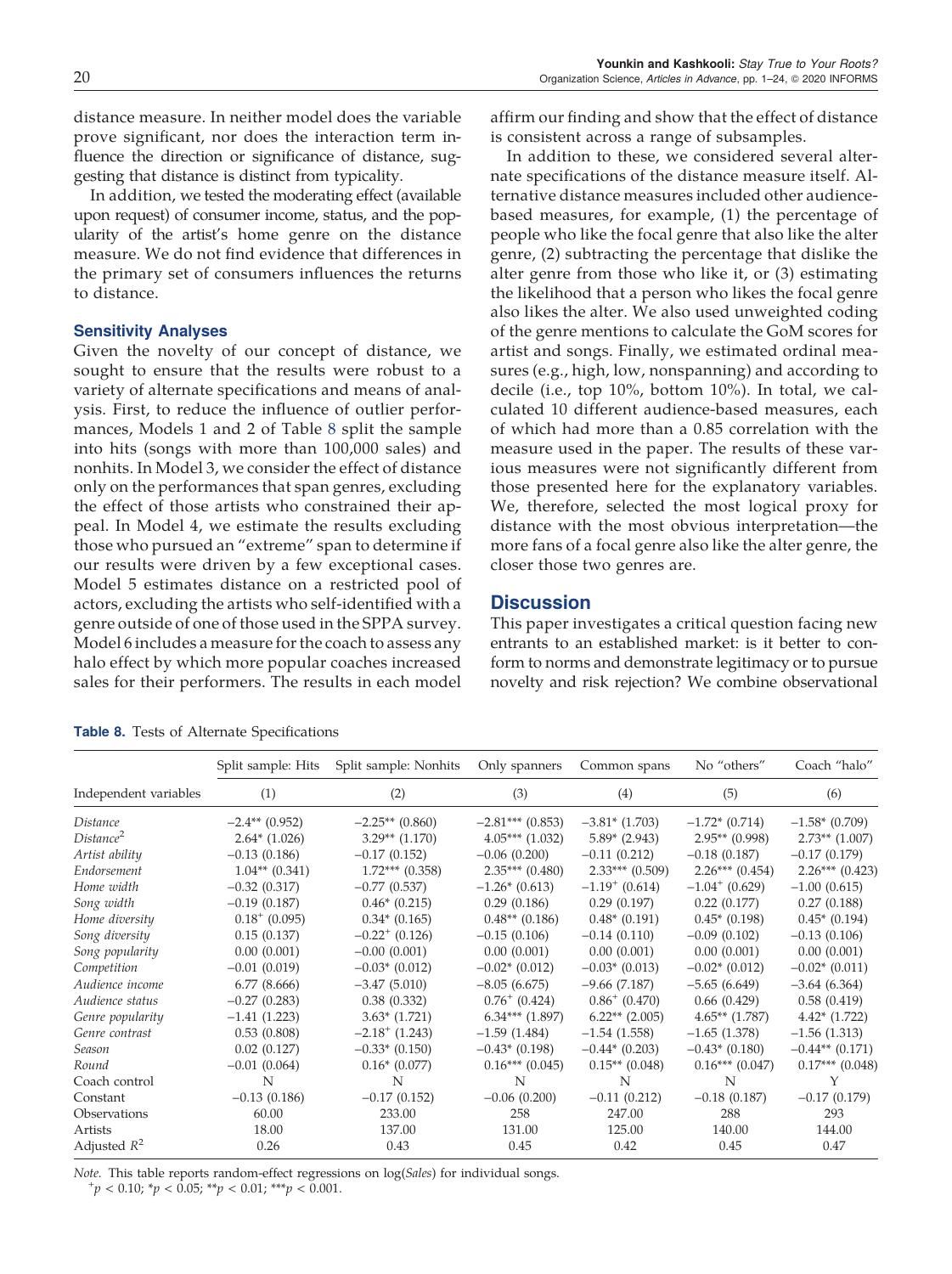analyses of the performance of 144 new musicians with an experiment designed to measure how the perception of movement between genres affects evaluation to show that new entrants are rewarded when they remain within their home genre or when they combine very distant genres. But efforts to pursue an intuitive approach of "balancing" authenticity and novelty by combining genres neither too close nor too far resulted in both a perceptual penalty and lower song sales. The paper contributes a novel concept of *categorical distance* that helps to explain why these types of combinatory products often vary in their performance. Further, we provide initial evidence that part of the benefit experienced at distant combinations is driven by consumer's adoption of a superordinate class as their referent and the resulting attenuation of clarity and illegitimacy-based discounts. The findings, therefore, suggest an additional means of understanding the process of classification—namely the effect of super and subordinate classes on the subsequent evaluation (and legitimation) of novel products. In addition, the results complement recent work on the role of legitimacy on the performance of new ventures and also help to explain recent findings showing inconsistent evidence of a category-based penalty. By recognizing and providing one means to measure, the way in which two combinations may differ, we hope to illuminate some of the conditions under which recombination can achieve the benefit of novelty without also engendering an illegitimacy penalty.

There are several limitations to the scope of these findings. First, we deal solely with new entrants to a cultural industry. Although we frame the paper around an established dilemma in entrepreneurship, it is possible that the results found here are specific to the experience of new entrants in cultural industries or even just for new musicians. For instance, spanning may be more permissible in a creative industry because there is greater demand-side interest in novelty than in a traditional field, such as legal services. The fact that our findings reinforce and extend prior work done on actors and movies suggests that the results should hold true for creative industries more broadly, but additional work would be required to test them in other settings in which actors can electively span or in which consumers are less focused upon novelty. One of the more unique aspects of this setting, the low barrier to spanning, may also prove a constraint on generalizability as industries in which the costs of spanning (medicine, for instance) are higher may witness distance-moderating penalties in a different fashion. It is possible that, in these industries, we witness an inversion in which proximate spans are rewarded but distant ones are excessively penalized. So, tax attorneys can branch into estates and trusts and be seen as having complimentary knowledge, but if they move toward personal liability, they are seen as an opportunist. As one intent of this article is to introduce the notion of a spanning distance, we envision multiple avenues for research to test the scope conditions of the concept.

Second, these findings speak to one specific outcome—consumer receptivity—but the success of a new venture depends on a great variety of factors. Therefore, although we begin this paper by drawing upon a known dilemma facing founders, we need to take particular care not to draw overly broad conclusions about whether, even strictly within the cultural industries, the pursuit of breadth is a fundamentally superior strategy for new entrants. Prior research has emphasized that targeting a narrow niche can help founders improve product–market fit and reduce the costs associated with accessing new customers. Further, targeting a narrow market allows the organization to remain lean, reducing the costs and complexity of execution in a potentially critical fashion. And, in some industries, particularly those in which spanning is technically challenging or capitalintensive, the financial or time cost of spanning could easily outweigh the benefits of a broader consumer base. Our findings are, therefore, intended merely to complement these established considerations and to help new entrants identify a path toward realizing some of the potential benefits of recombination. In that way, we hope that considering the perceived distance between classes as a way to predict receptivity allows new entrants to make more informed decisions regarding the total costs and benefits of breadth.

Relatedly, although the hypotheses are motivated by research that has examined audience receptivity across a range of populations, here the focus is exclusively on one type of audience: consumers. We, therefore, cannot yet speak to how categorical distance might alter receptivity of different audiences: critics, investors, awards committees, etc. The results presented here offer very specific insight into how evidence of bridging can affect commercial performance, but whether this relationship holds for artistic or critical evaluations merits further investigation.

More generally, the limitations to our study are also opportunities for future research. For example, we consider one form of breadth between categories: the perceived distance between clearly delineated sets. However, there may be breadth within a class as well or forms of breadth based in objective attributes. And it is possible that these forms of breadth predict different patterns because they alter the process of classification in distinct ways. In addition, we are primarily conducting a quantitative analysis, but a qualitative analysis looking at how people describe products at different distances may provide useful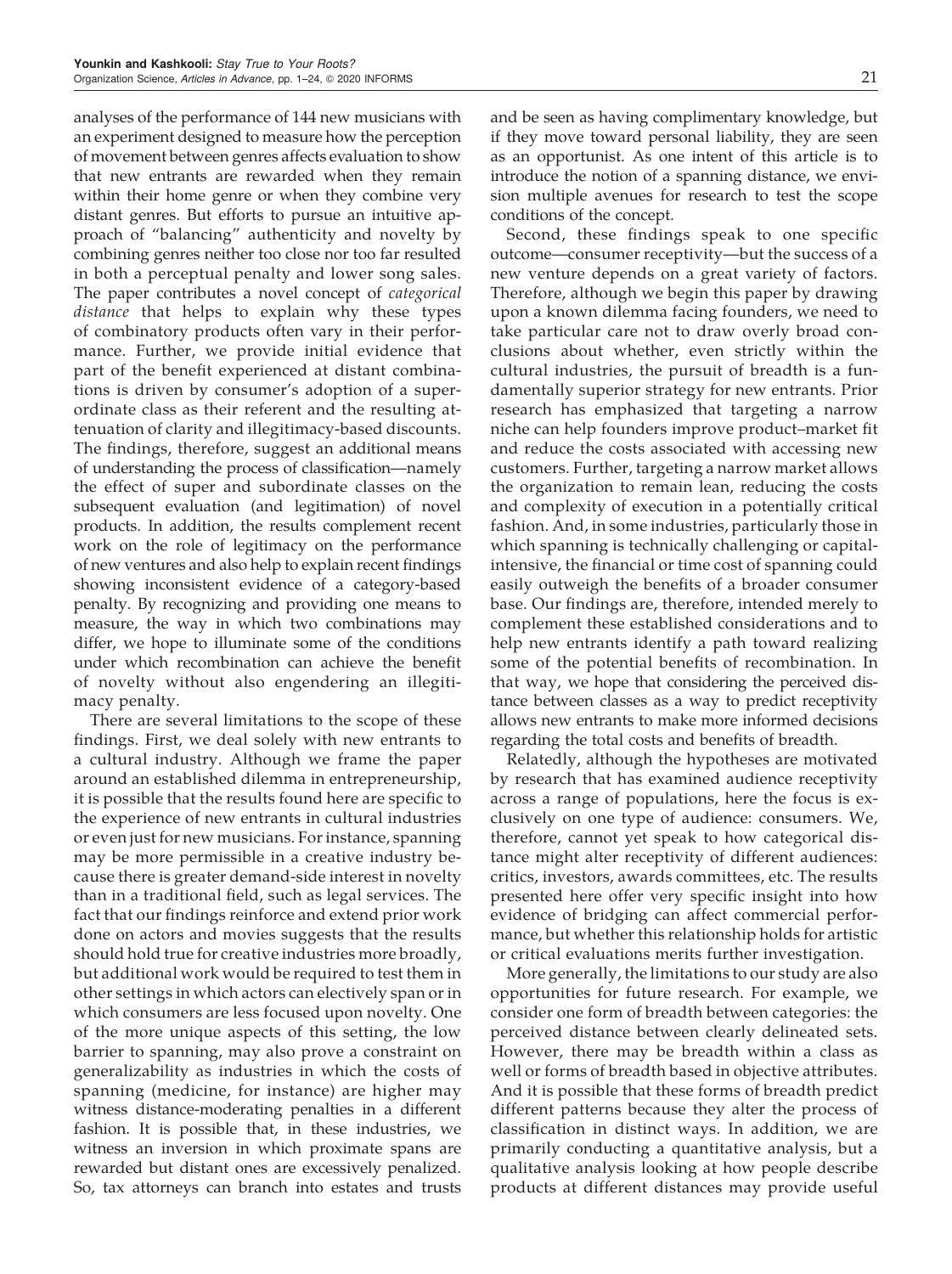clues into additional processes that motivate the principal effect. Finally, it may be that superordinate classes are not valuable per se but because they allow users to adopt a single class rather than trying to distinguish between two competing classes. In effect, what matters for producers are ways of classifying combinatory products within a single category, and the use of a superordinate class is just one way to achieve this result. We hope that future work continues to test and explore these limits and further refine the notion of distance between classes.

In closing, the results presented here contribute to three distinct streams of research. First, for research on identity and entrepreneurship (Navis and Glynn 2010, Wry and Lounsbury 2013, Wry et al. 2014, Kacperczyk and Younkin 2017), these findings provide evidence of a means by which new ventures can balance the competing needs to establish their legitimacy and introduce novel products. Second, we extend work on the broader process by which novel products achieve legitimacy (Sgourev 2013; Cattani et al. 2014, 2017a; Jensen and Kim 2014) to clarify how it is not merely the diversity of the audience (Kim and Jensen 2011, Pontikes 2012, Jensen and Kim 2014) but also the relationship between the audiences that influences reception. Third, extending recent work on the role of reference selection in the process of evaluation (Bowers 2015, Smith and Chae 2017), we introduce the notion that the level of abstraction (i.e., the use of superordinate or subordinate classes) affects the perceived legitimacy and eventual assessment of combinatory products.

# Acknowledgments

The authors thank Noah Askin, Lisa Cohen, Daphne Demetry, Peer Fiss, Oliver Hahl, Jenn Lena, Ming Leung, and Ezra Zuckerman for their feedback and recommendations throughout the process. They also thank Gino Cattani and the anonymous reviewers for their consistently constructive and sage advice. Previous versions of the paper were presented at the European Group for Organization Studies Conference, the Academy of Management, and American Sociological Association conferences. All experiments were conducted in compliance with IRB approval granted by the first author's university.

### **Endnotes**

<sup>1</sup>There are multiple ways to consider the distance separating two classes. Most obviously, one can consider objective criteria (e.g., shared elements, frequency of combination) or subjective (e.g., perceived similarity). In this paper, we focus upon the latter, estimating how individuals' perception that two categories are similar or dissimilar affects the response to their combination. This approach is a valuable complement to recent work that has considered objective differences to, implicitly or explicitly, assess how degree of difference affects production.

<sup>2</sup> Not surprisingly, such a game does exist, and is popular in places such as Paraguay (where it is called *piki*) and southeast Asia (where it is called *sepak takraw*).

<sup>3</sup> Analyses conducted using a less-restrictive sample ( $n = 622$ ) that only rejected repeated respondents and those reporting a problem with the survey returned similar results available from the authors upon request.

<sup>4</sup> The clips were selected from songs by new artists who had released their first album within one year of the experiment and had not had a single in the Billboard 100. In a pretest in June 2017, respondents on mTurk were asked to evaluate the quality and clarity of a 30-second song clip randomly selected from a pool of 46 clips. Subsequent analysis identified five clips from different musical genres that were perceived as equal in quality and enjoyment. Details of the pretest are available upon request.

5 In addition to this measure, we created a second measure (*perceived distance*) based on survey results of individual perceptions of the similarity/dissimilarity of genre pairs. The correlation between the two measures was 0.85. A discussion of this measure and analyses conducted using it in place of an audience-based measure are included as a robustness test with the principal results. Separate analyses run using just this measure were not significantly different from those included with the paper and are available upon request.

<sup>6</sup>Respondents were recruited on Amazon's mechanical turk service and paid \$0.25 to complete this single task. We only accepted respondents based in the United States with a 95%+ prior approval rating and who had completed 500+ prior hits.

#### **References**

- Aldrich HE, Martinez MA (2015) Why aren't entrepreneurs more creative? Conditions affecting creativity and innovation in entrepreneurial activity. Shalley C, Hitt M, Zhou J, eds. *The Oxford Handbook of Creativity, Innovation, and Entrepreneurship: Multilevel Linkages* (Oxford University Press, Oxford, UK), 445–456.
- Anand N, Peterson RA (2000) When market information constitutes fields: Sensemaking of markets in the commercial music industry. *Organ. Sci.* 11(3):270–284.
- Anand N, Watson MR (2004) Tournament rituals in the evolution of fields: The case of the Grammy Awards. *Acad. Management J.* 47(1):59–80.
- Askin N, Mauskapf M (2017) What makes popular culture popular? Product features and optimal differentiation in music. *Amer. Sociol. Rev.* 82(5):910–944.
- Becker H (1982) *Art Worlds* (University of California Press, Berkeley).
- Bielby WT, Bielby DD (1994) "All hits are flukes": Institutionalized decision making and the rhetoric of network prime-time program development. *Amer. J. Sociol.* 99(5):1287–1313.
- Bowers A (2015) Relative comparison and category membership: The case of equity analysts. *Organ. Sci.* 26(2):571–583.
- Carroll GR, Wheaton DR (2009) The organizational construction of authenticity: An examination of contemporary food and dining in the U.S. *Res. Organ. Behav.* 29(0):255–282.
- Cattani G, Ferriani S, Allison PD (2014) Insiders, outsiders, and the struggle for consecration in cultural fields: A core-periphery perspective. *Amer. Sociol. Rev.* 79(2):258–281.
- Cattani G, Ferriani S, Lanza A (2017a) Deconstructing the outsider puzzle: The legitimation journey of novelty. *Organ. Sci.* 28(6): 965–992.
- Cattani G, Porac J, Thomas H (2017b) Categories and competition. *Strategic Management J.* 38(1):64–92.
- de Vaan M, Stark D, Vedres B (2015) Game changer: The topology of creativity. *Amer. J. Sociol.* 120(4):1144–1194.
- Dovidio JF, Gaertner SL, Validzic A, Matoka K, Johnson B, Frazier S (1997) Extending the benefits of recategorization: Evaluations, selfdisclosure, and helping. *J. Experiment. Soc. Psych.* 33(4):401–420.
- Durand R, Paolella L (2013) Category stretching: Reorienting research on categories in strategy, entrepreneurship, and organization theory. *J. Management Stud.* 50(6):1100–1123.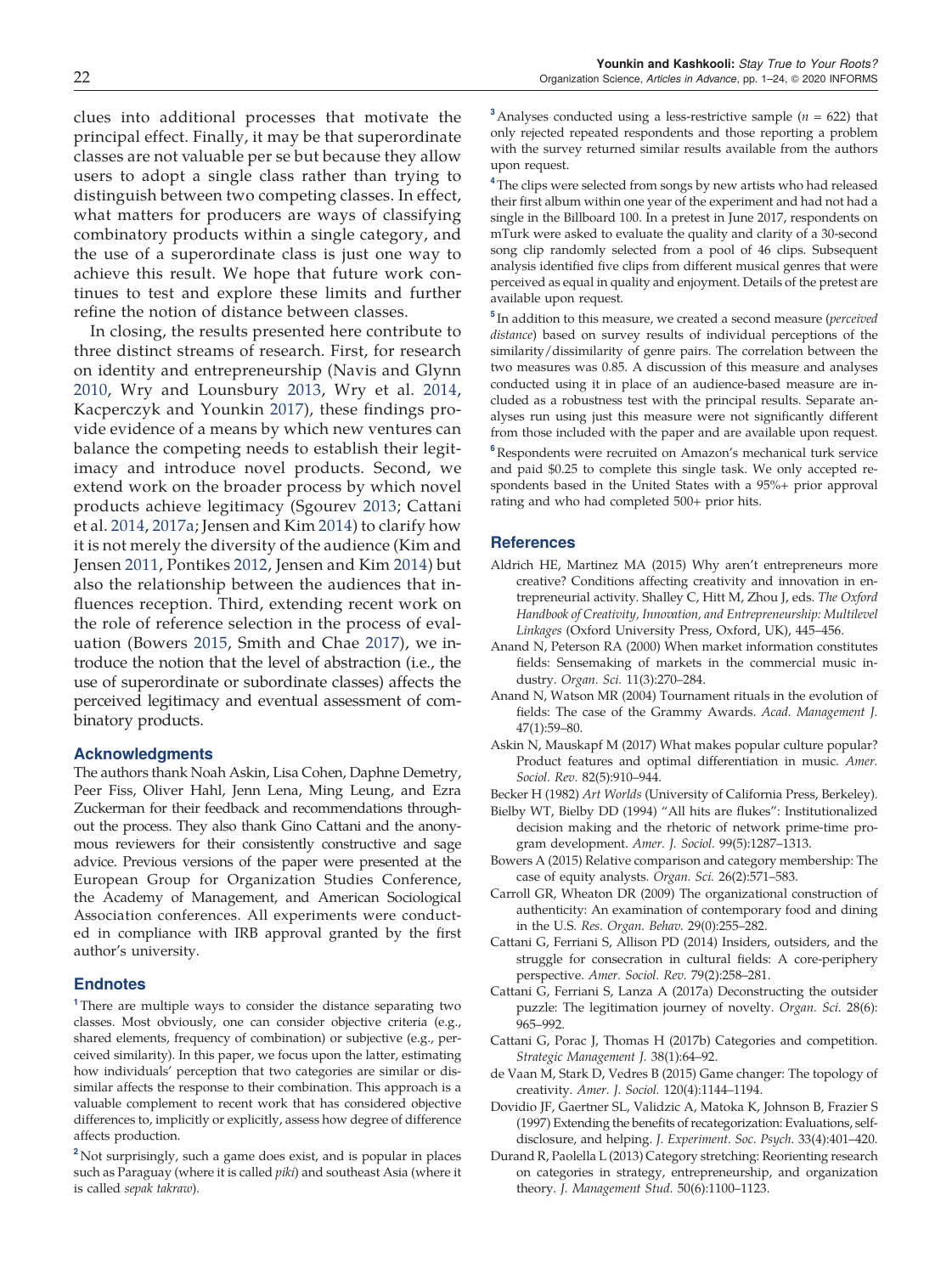- Ertug G, Yogev T, Lee YG, Hedström P (2016) The art of representation: How audience-specific reputations affect success in the contemporary art field. *Acad. Management J.* 59(1):113–134.
- Fligstein N (1996) Markets as politics. *Amer. Sociol. Rev.* 61(4): 656–673.
- Frake J (2017) Selling out: The inauthenticity discount in the craft beer industry. *Management Sci.* 63(11):3930–3943.
- Gaertner SL, Dovidio JF, Anastasio PA, Bachman BA, Rust MC (1993) The common ingroup identity model: Recategorization and the reduction of intergroup bias. *Eur. Rev. Soc. Psych.* 4(1):1–26.
- Garcia-Alvarez E, Katz-Gerro T, Lopez-Sintas J (2007) Deconstructing cultural omnivorousness 1982–2002: Heterology in Americans' musical preferences. *Soc. Forces* 86(2):417–443.
- Glynn MA, Lounsbury M (2005) From the critics' corner: Logic blending, discursive change and authenticity in a cultural production system. *J. Management Stud.* 42(5):1031–1055.
- Glynn MA, Navis C (2013) Categories, identities, and cultural classification: Moving beyond a model of categorical constraint. *J. Management Stud.* 50(6):1124–1137.
- Goldberg A, Hannan MT, Kovács B (2016) What does it mean to span cultural boundaries? Variety and atypicality in cultural consumption. *Amer. Sociol. Rev.* 81(2):215–241.
- Hahl O (2016) Turning back the clock in baseball: The increased prominence of extrinsic rewards and demand for authenticity. *Organ. Sci.* 27(4):929–953.
- Halperin S (2012) 'American Idol' Vs. 'The Voice': The Scorecard So Far (Analysis). *The Hollywood Reporter* (April 10), https:// www.hollywoodreporter.com/live-feed/american-idol-versus -voice-compared-scorecard-310455.
- Hardy C, Maguire S (2008) Institutional entrepreneurship. Greenwood R, Oliver C, Lawrence T, Meyer R, eds. *The SAGE Handbook of Organizational Institutionalism* (SAGE, London), 198.
- Hargadon A, Sutton RI (1997) Technology brokering and innovation in a product development firm. *Admin. Sci. Quart.* 42(4):716–749.
- Hargadon AB, Douglas Y (2001) When innovations meet institutions: Edison and the design of the electric light. *Admin. Sci. Quart.* 46(3):476–501.
- Hirsch P (1972) Processing fads and fashions: An organizationset analysis of cultural industry systems. *Amer. J. Sociol.* 77(4): 139–159.
- Hirsch P (1975) Organizational effectiveness and the institutional environment. *Admin. Sci. Quart.* 20(3):327–344.
- Hsu G (2006) Jack of all trades and masters of none: Audiences' reactions to spanning genres in feature film production. *Admin. Sci. Quart.* 51(3):420–450.
- Hsu G, Hannan M, Kocak O (2009) Multiple category memberships in markets. *Amer. Sociol. Rev.* 74(1):150–169.
- Hsu G, Negro G, Perretti F (2012) Hybrids in Hollywood: A study of the production and performance of genre-spanning films. *Indust. Corporate Change* 21(6):1427–1450.
- Jensen M (2010) Legitimizing illegitimacy: How creating market identity legitimizes illegitimate products. Hsu G, Negro G, Kocak O, eds. *Categories in Markets: Origins and Evolution* (Emerald Group, Bingley, UK), 39–80.
- Jensen M, Kim BK (2014) Great, Madama Butterfly again! How robust market identity shapes opera repertoires. *Organ. Sci.* 25(1):109–126.
- Jones C, Maoret M, Massa FG, Svejenova S (2012) Rebels with a cause: Formation, contestation, and expansion of the De Novo category "modern architecture," 1870–1975. *Organ. Sci.* 23(6): 1523–1545.
- Kacperczyk AJ, Younkin P (2017) The paradox of breadth: The tension between experience and legitimacy in the transition to entrepreneurship. *Admin. Sci. Quart.* 62(4):731–764.
- Kang SK, Bodenhausen GV (2015) Multiple identities in social perception and interaction: Challenges and opportunities. *Annual Rev. Psych.* 66(1):547–574.
- Kennedy M (2008) Getting counted: Markets, media, and reality. *Amer. Sociol. Rev.* 73(2):270–295.
- Kennedy MT, Fiss PC (2013) An ontological turn in categories research: From standards of legitimacy to evidence of actuality. *J. Management Stud.* 50(6):1138–1154.
- Khaire M, Wadhwani RD (2010) Changing landscapes: The construction of meaning and value in a new market category modern Indian art. *Acad. Management J.* 53(6):1281–1304.
- Kim BK, Jensen M (2011) How product order affects market identity: Repertoire ordering in the U.S. opera market. *Admin. Sci. Quart.* 56(2):238–256.
- Kovacs B, Hannan M (2015) Conceptual spaces and the consequences of category spanning. *Sociol. Sci.* 2(13):252–286.
- Leahey E, Beckman C, Stanko T (2017) Prominent but less productive: The impact of interdisciplinarity on scientists' research. *Admin. Sci. Quart.* 62(1):105–139.
- Lehman DW, O'Connor K, Carroll G (2018) Acting on authenticity: Audience responses to varying meanings. Working paper, University of Virginia, Charlottesville.
- Lena JC (2012) *Banding Together: How Communities Create Genres in Popular Music* (Princeton University Press, Princeton, NJ).
- Lena JC, Peterson RA (2008) Classification as culture: Types and trajectories of music genres. *Amer. Sociol. Rev.* 73(5):697–718.
- Leung MD (2014) Dilettante or renaissance man? How the order of job experiences affects hiring in an external labor market. *Amer. Sociol. Rev.* 79(1):136–158.
- Leung MD, Sharkey AJ (2014) Out of sight, out of mind? Evidence of perceptual factors in the multiple-category discount. *Organ. Sci.* 25(1):171–184.
- Lizardo O (2006) The puzzle of women's "highbrow" culture consumption: Integrating gender and work into Bourdieu's class theory of taste. *Poetics* 34(1):1–23.
- Lo JY-C, Kennedy MT (2015) Approval in nanotechnology patents: Micro and macro factors that affect reactions to category blending. *Organ. Sci.* 26(1):119–139.
- Lounsbury M, Glynn MA (2001) Cultural entrepreneurship: Stories, legitimacy, and the acquisition of resources. *Strategic Management J.* 22(6–7):545–564.
- McKendrick DG, Hannan MT (2014) Oppositional identities and resource partitioning: Distillery ownership in Scotch whisky, 1826–2009. *Organ. Sci.* 25(4):1272–1286.
- Navis C, Glynn MA (2010) How new market categories emerge: Temporal dynamics of legitimacy, identity, and entrepreneurship in satellite radio, 1990–2005. *Admin. Sci. Quart.* 55(3):439–471.
- Navis C, Glynn MA (2011) Legitimate distinctiveness and the entrepreneurial identity: Influence on investor judgments of new venture plausibility. *Acad. Management Rev.* 36(3):479–499.
- Negro G, Leung MD (2013) "Actual" and perceptual effects of category spanning. *Organ. Sci.* 24(3):684–696.

Negus K (1999) *Music Genres and Corporate Cultures* (Routledge, London).

- Pachet F, Cazaly D (2000) A taxonomy of musical genres. *Content-Based Multimedia Information Access,* vol. 2. (Le Centre De Hautes Etudes Internationales D'informatique Documentaire, Paris), 1238–1245.
- Paolella L, Durand R (2016) Category spanning, evaluation, and performance: Revised theory and test on the corporate law market. *Acad. Management J.* 59(1):330–351.
- Peterson RA (1997) *Creating Country Music: Fabricating Authenticity* (University of Chicago Press, Chicago).
- Peterson RA, Kern R (1996) Changing highbrow taste: From snob to omnivore. *Amer. Sociol. Rev.* 61(5):900–907.
- Phillips D, Kim Y-K (2009) Why pseudonyms? Deception as identity preservation among jazz record companies, 1920–1929. *Organ. Sci.* 20(3):481–499.
- Phillips D, Zuckerman E (2001) Middle-status conformity: Theoretical restatement and empirical demonstration in two markets. *Amer. J. Sociol.* 107(2):379–429.